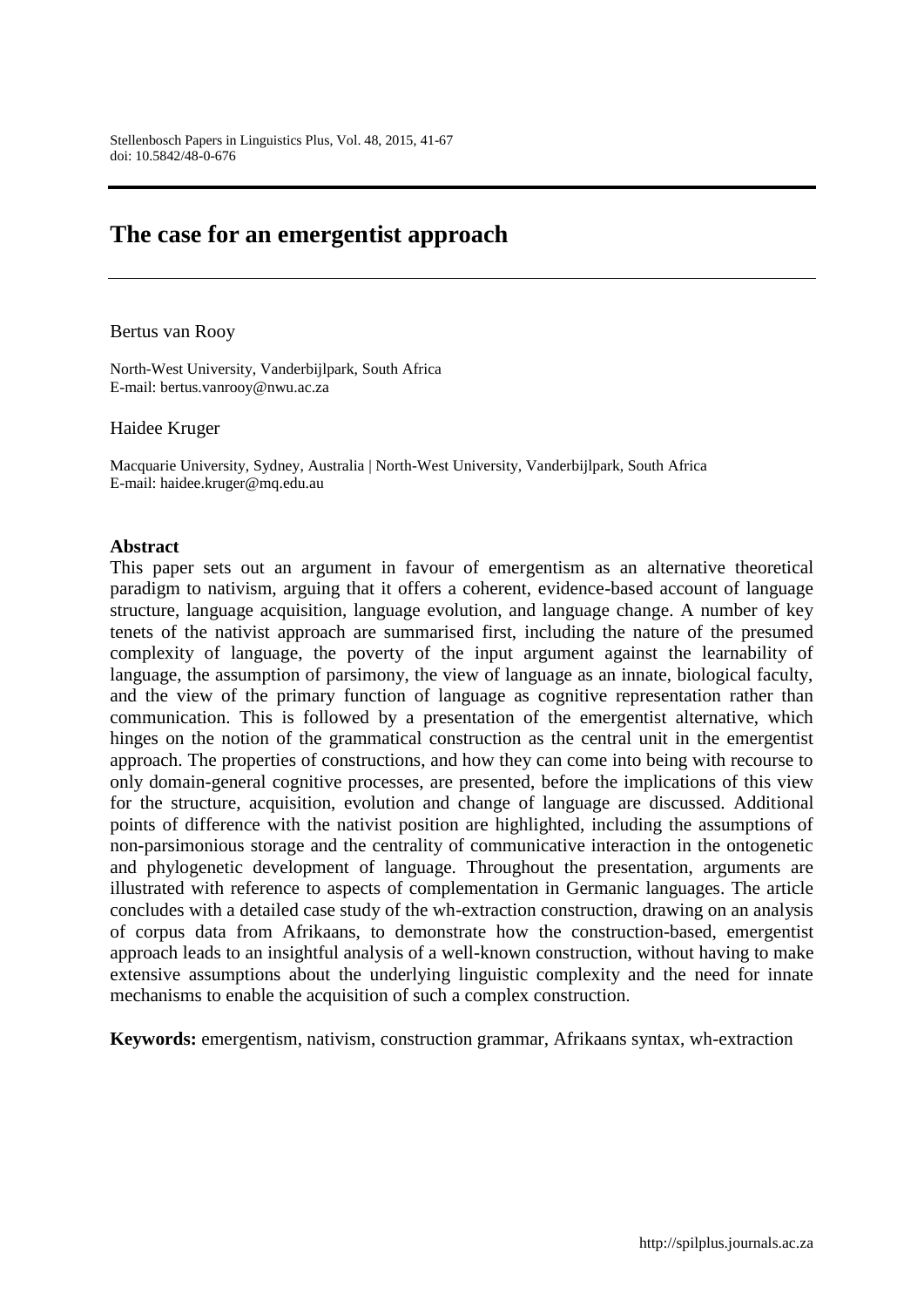# **1. Introduction**

The linguistic paradigms that offer alternatives to nativism do not form a single theory and are designated by a number of different labels. However, there is a fair degree of correspondence among the various alternatives, and therefore much of what can be said about one approach is true of the others. This article offers **emergentism** as an alternative concept of linguistic structure and its development, which enables fruitful and insightful research in the (micro-)linguistic features of languages.<sup>1</sup> The concept of emergentism adopted in this article extends beyond just the Emergent Grammar approach of Hopper (1998), and also includes the work of Bybee (2006, 2010), and Construction Grammar approaches (e.g. Croft 2001; Goldberg 1995).

Nativism, especially as represented by the generative approach, is characterised by a number of key postulates. A distinction is drawn between the use of language, and the ability to use language, framed as performance versus competence, where the latter is the object of enquiry (Chomsky 1965: 4). Furthermore, the structure of language is regarded as very complex, and hence the grammar of a natural language is assumed to be too difficult for a child to acquire through exposure to language data alone (Chomsky 1959: 43-44, 1986: 51-56). Chomsky (1986) formulates this as "Plato"s problem", in terms of which the child can only acquire the grammar of the language if s/he is assumed to have an innate language acquisition device that guides the process of language acquisition. Therefore, Chomsky (1965: 51, 1986: 2) aligns the generative approach with the tradition of rationalism, whereby a significant part of linguistic explanation is directed at determining the properties of the innate endowment of the child that enables the acquisition of the grammar of a language.

Emergentism adopts an inductive stance towards the process of language learning and grammar construction, in which the exposure to actual language use in interactive contexts plays a central role. Thus, performance data are all there is to the emergentist, who does not recognise competence as a separate object of enquiry. The emergentist approach views the language learner differently to the nativist. General cognitive abilities that enable learning across various cognitive domains are also regarded as adequate for the task of language learning, given authentic language-use data (Bybee 2010). The learner infers the grammatical structure gradually from repeated encounters with language (Bybee 2006; Sampson 2005), although at the earliest stages, emergentism does not attribute very abstract and generalised representations of the grammar of the language to the learner. Rather, representations are lowlevel, lexically rich constructions that only gradually become more abstract and schematic, as the language user is exposed to more examples and grasps more relationships among lowerlevel schemas (Bybee 2006, 2010; Lieven, Behrens, Spears and Tomasello 2003). Grammatical categories are not held to exist in advance as *a priori* categories in language-use data, but are constructed by the language user to the extent that they become useful in

 $\overline{a}$ 

<sup>&</sup>lt;sup>1</sup> Alternatives to nativism are sometimes designated by the label "**empiricism**" (Chomsky 1965: 47; Sampson 2005: 6), suggesting a correspondence to the philosophical tradition of Empiricism, which is contrasted with the rationalist philosophical roots of nativism. In its narrower philosophical sense, it is a perfectly apt description of some of the points of departure, but it does not capture the implied description of grammatical structure of the term "emergentism", which we foreground in this paper. Emergentism not only rejects the rationalist assumption of innate ideas that guide human understanding, but also proposes that grammatical categories do not exist prior to the use of language. Rather, they come into being, or emerge, through repeated exposure to and use of language (Bybee 2006). The term "**usage-based**" also has wide currency, and while we are aligned with the tradition, the term itself is also less specific about the nature of categories.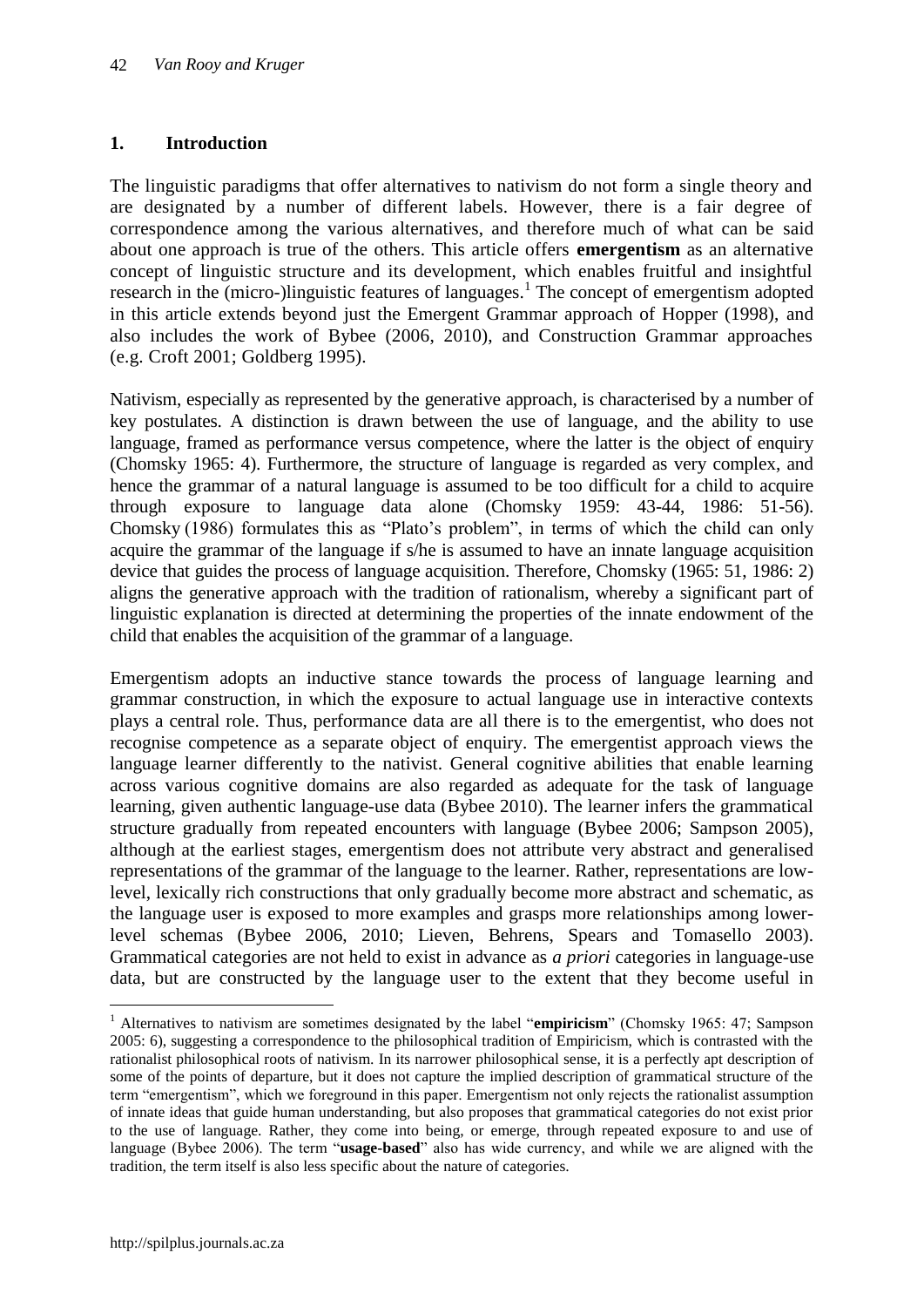extracting schemas, or generalisations, from the data (Croft 2001; Hopper 1998). At the same time, emergentism takes the processing constraints imposed by the general architecture of the human brain very seriously, and sees a reciprocal relationship between language and the brain, such that language also assumes the shape it does because that is the form in which the brain is able to process it (O"Grady, Lee and Kwak 2009; O"Grady 2015), as represented by the Performance-Grammar correspondence thesis of Hawkins (2004, 2014), for instance.

Bybee (2010: 6) identifies one of the key questions in the debate between nativism and emergentism: "are the processes that give us linguistic structure specific to language or are they processes that also apply to other cognitive domains?" She proceeds by proposing a general guideline that should guide the investigation:

The best strategy for answering this question is to start with domain-general processes and see how much of linguistic structure can be explained without postulating processes specific to language. If this quest is even partially successful, we will have narrowed down the possible processes that have to be specific to language (Bybee 2010: 6-7).

She cautions that "[t]he opposite strategy of assuming processes specific to language will not lead to the discovery of how domain-general processes contribute to linguistic structure" (Bybee 2010: 7). Nativists disagree with this strategy because of how they view the learning task awaiting the child and their assumption about the intrinsic complexity of linguistic structure. The task of mastering a grammar is held to be impossible through input data alone – it only becomes possible if an innate biological mechanism specific to language acquisition is postulated, consisting of principles that are specific to human language (Chomsky 1986; Pinker 1994).

The argument in favour of an emergentist approach presented in this article is structured as follows. A number of key tenets of the nativist approach are summarised first, including the nature of the presumed complexity of language, the poverty of the input argument against the learnability of language, the assumption of parsimony, the view of language as an innate, biological faculty, and the view of the primary function of language as cognitive representation rather than communication. This is followed by a presentation of the emergentist alternative, which starts off with the introduction of the **grammatical construction** as central unit in the emergentist approach. The properties of constructions, and how they can come into being with recourse to only domain-general cognitive processes, are presented before the implications of this view for the acquisition and evolution of language are discussed. Throughout the presentation, arguments are illustrated with reference to aspects of complementation in the Germanic languages. The article concludes with a more detailed case study of the wh-extraction construction, drawing on an analysis of corpus data from Afrikaans, to demonstrate how the emergentist approach leads to an insightful analysis of a well-known construction, without having to make extensive assumptions about the underlying linguistic complexity and the need for innate mechanisms to enable the acquisition of such a complex construction.

## **2. The nativist position**

While nativist views are important to various linguistic approaches, in this article the focus will largely be on the generative paradigm and its incarnations since the 1950s. A cornerstone of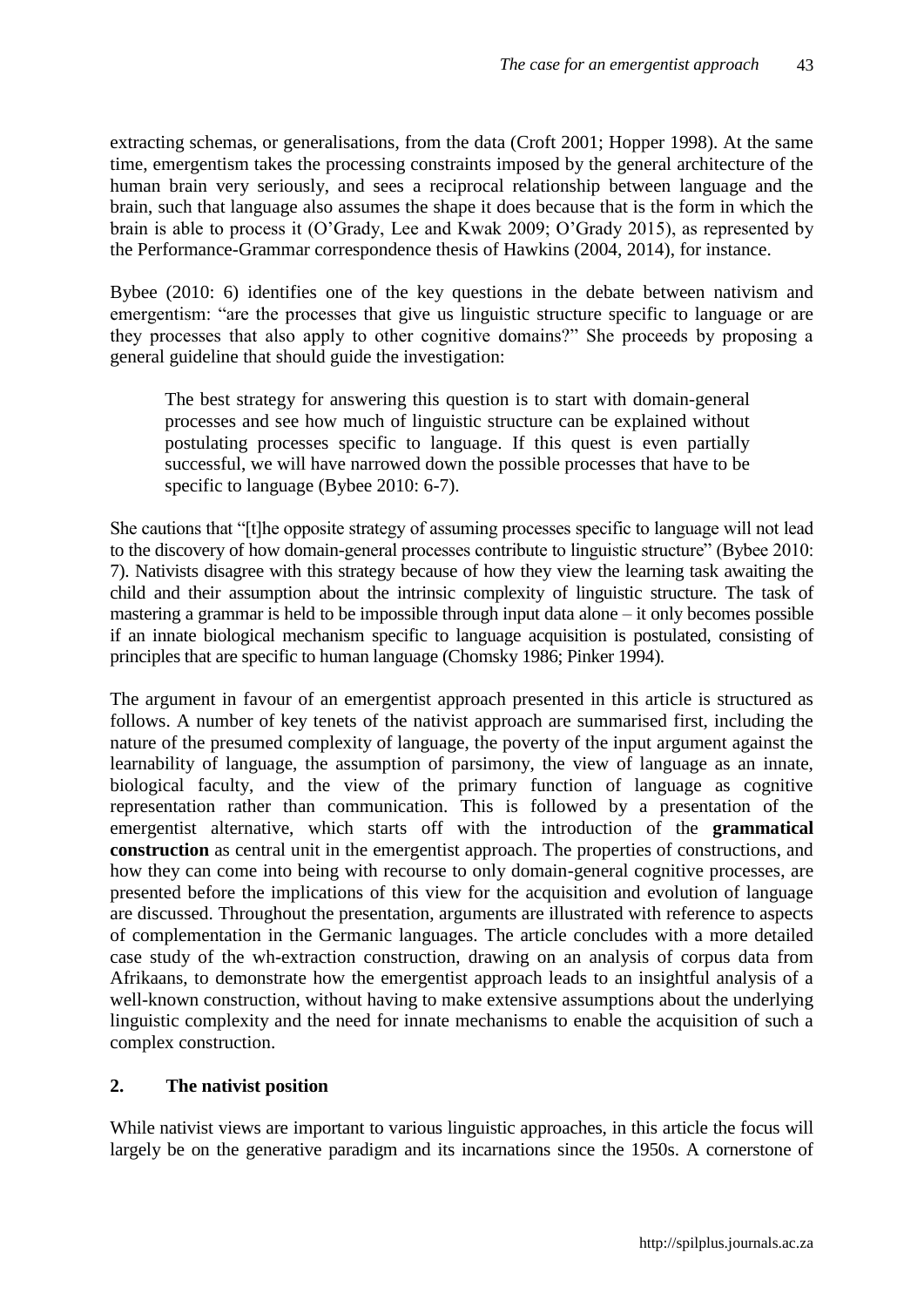generativism is the assumption that the structure of language is very complex (Pinker 1994: 124-125), and furthermore that the language data to which a child is exposed are not rich enough to account for the representations that are attributed to the mind of the child (Chomsky 1986: 7-8; Pinker 1994: 22, 31). This complexity is related to two properties in particular: that language is structure dependent (Pinker 1994: 40-41), and that it displays the property of recursivity, which enables the embedding of constituents to form structures of potentially infinite complexity and length (Pinker 1999: 9-11; Hauser, Chomsky and Fitch 2002).

Structure-dependency means that operations on language structure do not target words directly in terms of their linear order, but rather target the categories to which words belong, forming an invisible hierarchy of structures, usually called phrases. This view can be traced back to Chomsky"s (1957) earliest argument against a finite-state model of grammar. A classical illustration of this property comes from wh-extraction, where an interrogative pronoun or adverb that is deeply embedded in a tree structure is extracted and ends up at the beginning of a syntactic sentence, but outside the clause from which it originates, as exemplified in example (1) (from Verhagen 2005: 119, after Chomsky 1977: 83, 118).

- (1a) Who<sub>i</sub> did Mary say [that John kissed  $t_i$ ].
- (1b) Who<sub>i</sub> did Mary hope [that Tom would tell Bill [that he should visit  $t_i$ ]].

Therefore, movement is only permitted because of a range of constraints defined on structures, rather than the linear order of words, such as the availability of an appropriate landing site for the wh-phrase in the specifier of the Complementiser Phrase (CP). The problem becomes more complex, and the importance of structure dependency therefore increases, as the complexity of the movement rule increases, illustrated by example (2), taken from Chomsky (1986: 153), where considerations of structure, as captured by terms like "islands", "subjacency" and "bounding", among others, constrain the possible landing sites of the moved constituents.

(2) What<sub>i</sub> did you wonder how<sub>i</sub> [to do t<sub>i</sub> t<sub>i</sub>]

Example (2) illustrates that the two interrogative expressions, which originate in the final two positions, are moved to two separate landing sites, the specifier of the highest-level CP (*what*) and the complement of the verb *wonder*, which itself has to be a CP with another specifier landing site for the second interrogative element (*how*). Example (2) also illustrates longdistance dependency, which is a further factor that increases the complexity of language (Pinker 1994: 96-97).

Recursivity is the property that allows a structure belonging to a particular category to be embedded into a higher structure of the same kind, which allows a language to use a finite set of rules to generate an infinite number of actual sentences (Chomsky 1957; Hauser et al. 2002; Pinker 1994: 94-96, 100-101; Pinker 1999: 9-11). Pinker (1994: 86) notes that recursivity is at the root of the vastness and potentially infinite character of linguistic expressions. He illustrates the effects of complexity by referring to a claim in the *Guinness Book of World Records* that a 1 300-word sentence in William Faulkner"s novel *Absalom, Absalom!* was once regarded as the longest sentence in English, which can be lengthened by embedding this very long sentence in higher clauses (as in example (3)), potentially infinitely.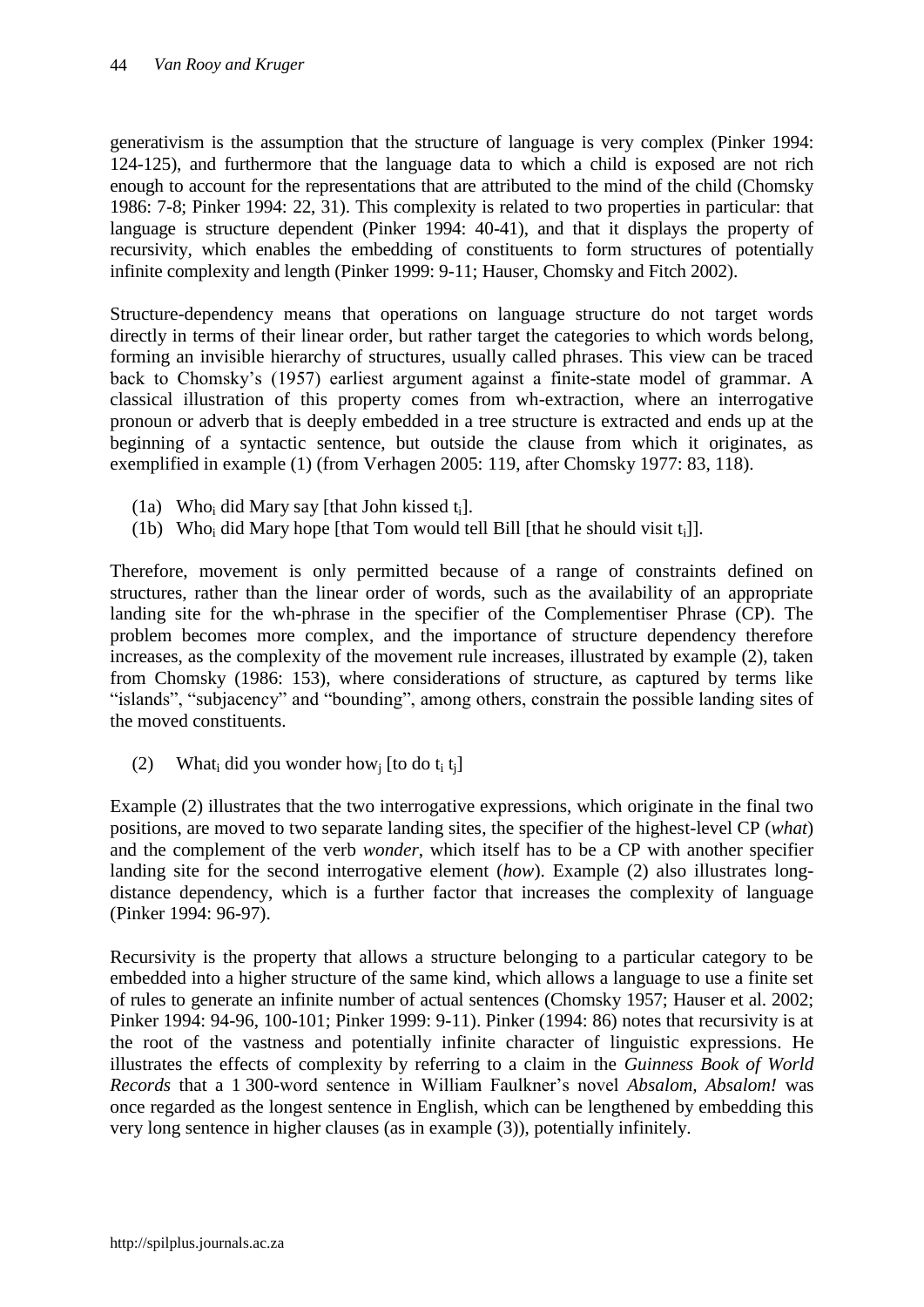(3)  $\int_S$  Who cares  $\int_S$  that Pinker wrote  $\int_S$  that Faulkner wrote,  $\int_S$  "They both bore it as though in deliberate flagellant exaltation…"?]]]] (Pinker 1994: 87, clause boundaries added)

On the basis of properties such as structure dependency and recursivity, nativists like Chomsky (1965, 1986, 2000) and Pinker (1994) are lead to postulate that language is not learnable from exposure to input data alone, but that acquisition has to be guided by innate principles of a specific kind. This has become known as the "poverty of the input argument" or "Plato"s problem". The argument about the poverty of the input is supported by a number of further arguments (e.g. Chomsky 1972; Cook and Newson 1996: 93-105). One central supporting argument for the view is that children are able to produce forms they have not heard before, which is explained as the application of a rule that is more general than what is warranted by the input. Psycholinguists working in the nativist paradigm view these findings as providing support for an innate, specialised language acquisition mechanism (see, for example, Crain 1991; Crain and Pietroski 2002). Additionally, nativists claim that the input contains ungrammatical features and that patterns of interaction with caretakers make a negligible contribution to the process of acquisition as long as the input is comprehensible (Pinker 1994: 280-283; Pinker 1999: 215-216).

The proposed solution to Plato"s problem is an innate endowment that contains a number of principles specific to language, which guide the process of language acquisition by limiting the number of possible hypotheses that can account for the data (Pinker 1994). In the principles and parameters version of generativism, for instance, a number of linguistic categories – Noun, Verb, Adjective, Preposition – and functional categories – Inflection and Complementiser – are assumed to be prewired in the brain. Alongside these are principles about their interaction, such as the X-bar structure of all phrases and a set of principles and parameters that constrain the possible structures and syntactic movement in all human languages (Chomsky 1981, 1986). In the more recent minimalist version (e.g. Chomsky 1995, 2000), there are still a number of operations – Merge and Move – that are also held to be prewired, although a large group of nativist researchers continue arguing for a richer innate endowment (e.g. Pinker and Jackendoff 2005). The task of the child is then to deductively parse the input data into the pre-existing categories, and set the values for parameters (Chomsky 2000: 61; Pinker 1994: 112).

A further reason postulated for the assumption of categories and principles of a very general nature is that the brain aims to economise the process of language learning and production. It aims for the maximally general statement of regularities, or "significant generalizations" (Chomsky 1965: 42), which is simultaneously applied in two domains. The evaluation of a theory of grammar aims for such maximal generalisations, with the grammar using the smallest number of symbols capturing the widest possible range of facts valued more highly (Chomsky 1965: 42-43). Furthermore, the grammar with the widest generalisations is regarded as the one that language-learning children will acquire (Chomsky 1965: 43). The overall X-bar theory is an instantiation of this principle, but germane to the empirical data analysed in this article is the structural equivalence that this view postulates between direct objects of transitive verbs and complement clauses (see Thompson 2002 for a critique of the categoryhood of various kinds of "complement clauses"). If maximal generalisation is the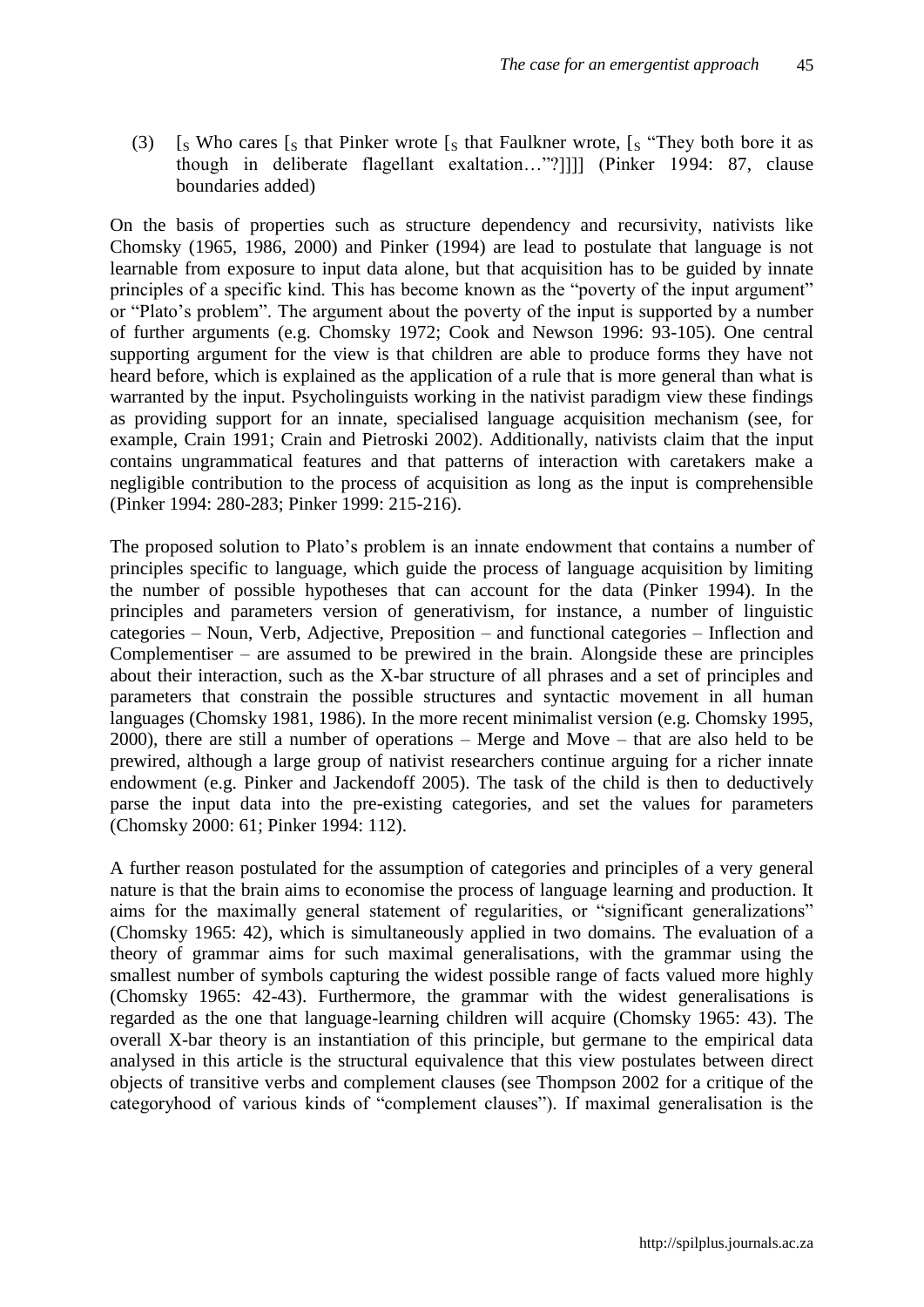aim, then the noun phrase in (4a), infinitive clause in (4b) and finite clause in (4c) will all be regarded as direct object (complement) of the verb *aangesê* "told".<sup>2</sup>

- (4a) Die Cheetahs het die Natal Sharks twee weke gelede  $\lceil_{OBJ}$  die stryd] in Bloemfontein aangesê. (TK, adjusted)
	- The Cheetahs joined  $\lceil_{\text{ORI}}$  battle] with the Natal Sharks two weeks ago."
- (4b) Die bestuurder het sy bemanning aangesê  $\alpha$  on uit die voertuig te klim]. (TK) The driver told his crew  $\lceil_{\text{OBJ}}\rceil$  to get out of the vehicle].
- (4c) Ek is aangesê [OBJ dat ek dalk my werk kan verloor omdat ek in die parlement gepraat het]. (TK)

'I was told  $\lceil_{\text{OBJ}}\rceil$  that I could perhaps lose my job because I spoke in parliament].'

The idea of a parsimonious apparatus for grammatical description takes a further step in the principles and parameters approach with the elimination of "grammatical constructions" (Chomsky 1981: 121-122, 1986: 70-80). Rather than admitting the existence of patterns that are specific to individual languages, as the transformation rules of the earlier versions of Chomsky"s grammar (1957, 1965) still recognised, from the 1980s, the attempt was to eliminate language-specific rules in favour of very general principles that constrain movement, leaving only a few triggers (such as passive morphology) as the reason why movement takes place at all. If a rich set of innate principles is postulated, at a level of abstraction much higher than individual languages, then an account can be formulated for variation across languages in combination with parameters that have to be set. By contrast, the language-specific quality of individual constructions is a problem insofar as these cannot be attributed to a genetic endowment shared by all children, irrespective of the languages they acquire. In the extreme, this has led to the position of the Minimalist Programme (Chomsky 1995), where many of the familiar principles and parameters, and the design principles of grammar developed during the 1970s and 1980s were abandoned. This, in turn, led to the point where Hauser et al. (2002) proposed that recursivity is the only true innate universal of language.

Regardless of the precise mechanisms, within the nativist framework language is viewed as an innate, specialised biological faculty, hardwired into the human brain. Therefore, questions about the origins of this faculty are framed as questions of how the human brain evolved this specialised faculty: the "evolution of language users" (Christiansen and Chater 2008: 497) to enable language. A number of answers have been proposed to this, which Christiansen and Chater (2008: 489) group into two main views. The first view is that the specialised brain mechanisms enabling language evolved gradually through adaptation, becoming genetically entrenched in homo sapiens (Pinker and Bloom 1990; Pinker and Jackendoff 2005). The second view is that the genetic endowment of language did not emerge through gradual adaptation, but through non-gradualist means, among which a number of mechanisms have been proposed (see Christiansen and Chater 2008 for an overview of some of these; Chomsky 2007 for his position that language emerged suddenly from a single individual mutation). Both these views assume that the explanandum of language evolution is the development of "brain mechanisms specialized for language" (Christiansen and Chater 2008: 489).

 $\overline{a}$ 

<sup>2</sup> Unless otherwise specified, all Afrikaans examples in this paper are taken from the *Taalkommissiekorpus*, a 57 million-word corpus of contemporary written Afrikaans, for which we use the abbreviation "TK". Where an example is simplified through the omission of, for instance, adverbial clauses, it is indicated as "TK, adjusted".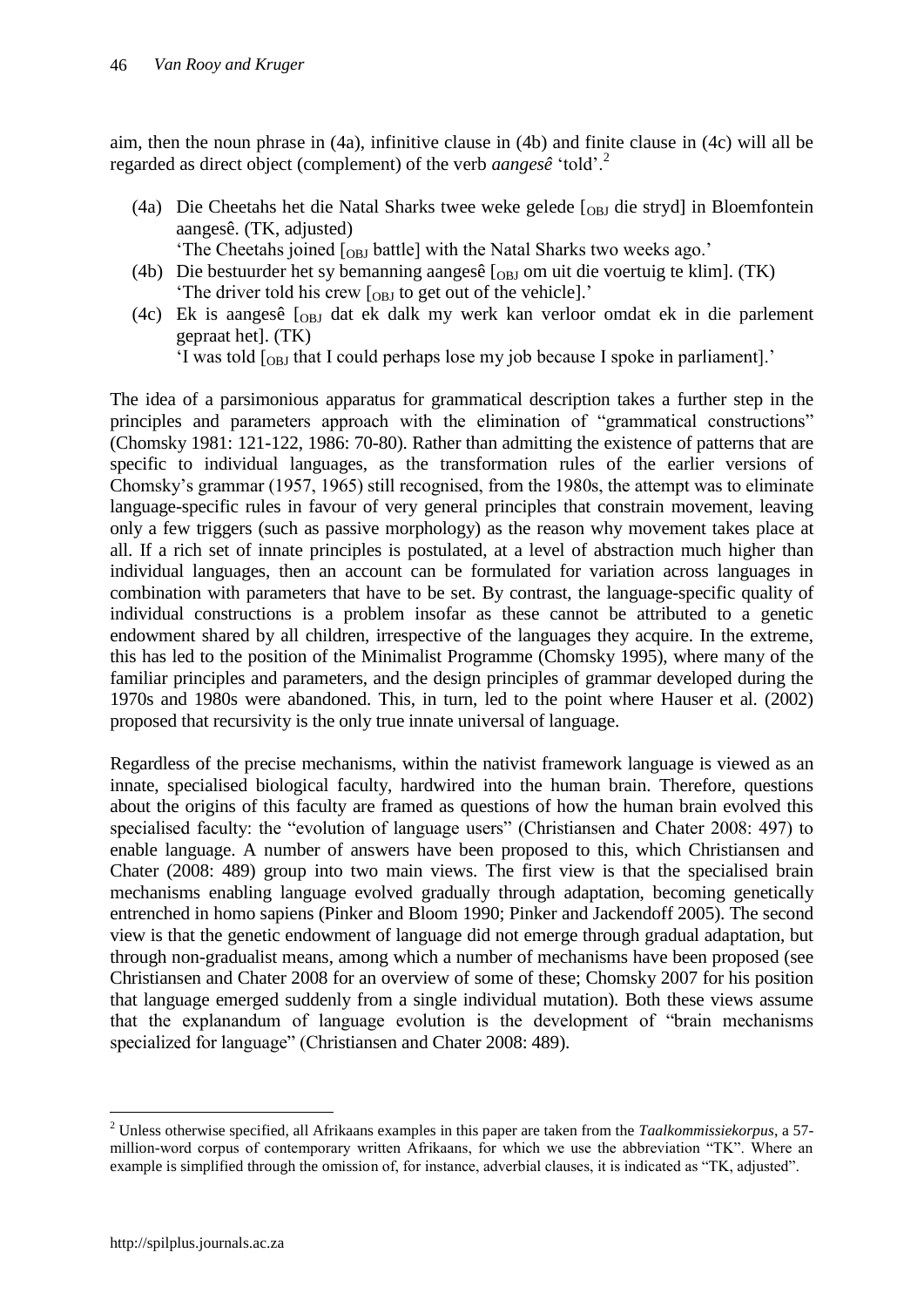A last point on which there is broad consensus in the nativist paradigm is that since language is an innate, biological faculty, the development of language, both ontogenetically and phylogenetically, does not depend in any significant way on communicative interaction. Chomsky (2007: 22) argues that language functions, and evolved, primarily as an instrument of thought – not communication. Berwick, Friederici, Chomsky and Bolhuis (2013: 90-91) posit that the computational mechanism for language minimally involves "some operation that constructs new representational elements Z from already-constructed elements X, Y", an operation called "Merge", which is at the core of language. Merge operates on structural mental linguistic representations, and not on the sequential order of words. The dimension of structural mental linguistic representations is called "internalisation". In contrast, linear order is associated with "externalisation": whenever humans produce or perceive language, physical constraints of the sensory-motor system demand linearity. Externalisation, in this sense, is "the mapping from the internal linguistic representations to their ordered output versions" (Berwick et al. 2013: 91). The upshot of this view is that communication is regarded as a component of externalisation, viewed as an "ancillary" function of language and not its primary function. The primary function of language, and the object of investigation, is the internalisation process, where language "serves primarily as an internal 'instrument of thought'" (Berwick et al. 2013: 91). Given this emphasis, it is not surprising that the nativist paradigm discounts that social and interactive forces exert selection pressures in the evolution of language.

A number of theoretical and empirical challenges have been raised to the nativist position set out in this section. It has been questioned whether language is as complex as is assumed by generativists, and whether the cognitive representation of language is as hierarchical as proposed by the generativist model (Verhagen 2005; Sinclair and Mauranen 2006). To the extent that language indeed displays features of hierarchical organisation, these need not be regarded as innate, but can be explained as the consequence of chunking (Bybee 2010) and an efficient solution to work around memory restrictions (Sampson 2005). Scholars have demonstrated empirically that the input children receive is not as impoverished as supposed and that children"s language output corresponds closely with features of the input (Diessel and Tomasello 2001; Lieven et al. 2003; Sampson 2005). Others have demonstrated that much of language acquisition and development can be accounted for by general cognitive processes (Bybee 2010). The corresponding evolutionary corollary is that the evolution of language does not require the concomitant evolution of a specialised brain mechanism for language, but that language, instead, has evolved to suit human brains (Hawkins 2004, 2014; O"Grady 2012), or as Christiansen and Chater (2008: 490) posit:

We propose that language has adapted through gradual processes of cultural evolution to be easy to learn to produce and understand. Thus, the structure of human language must inevitably be shaped around human learning and processing biases derived from the structure of our thought processes, perceptual-motor factors, cognitive limitations, and pragmatic constrains. Language is easy for us to learn and use, not because our brains embody knowledge of language, but because language has adapted to our brains.

Furthermore, scholars like Givón (2005) and Tomasello (2008, 2014) have proposed that communicative interaction is an essential element of language genesis and acquisition, which challenges the view of language acquisition and evolution in the nativist tradition. Implicit in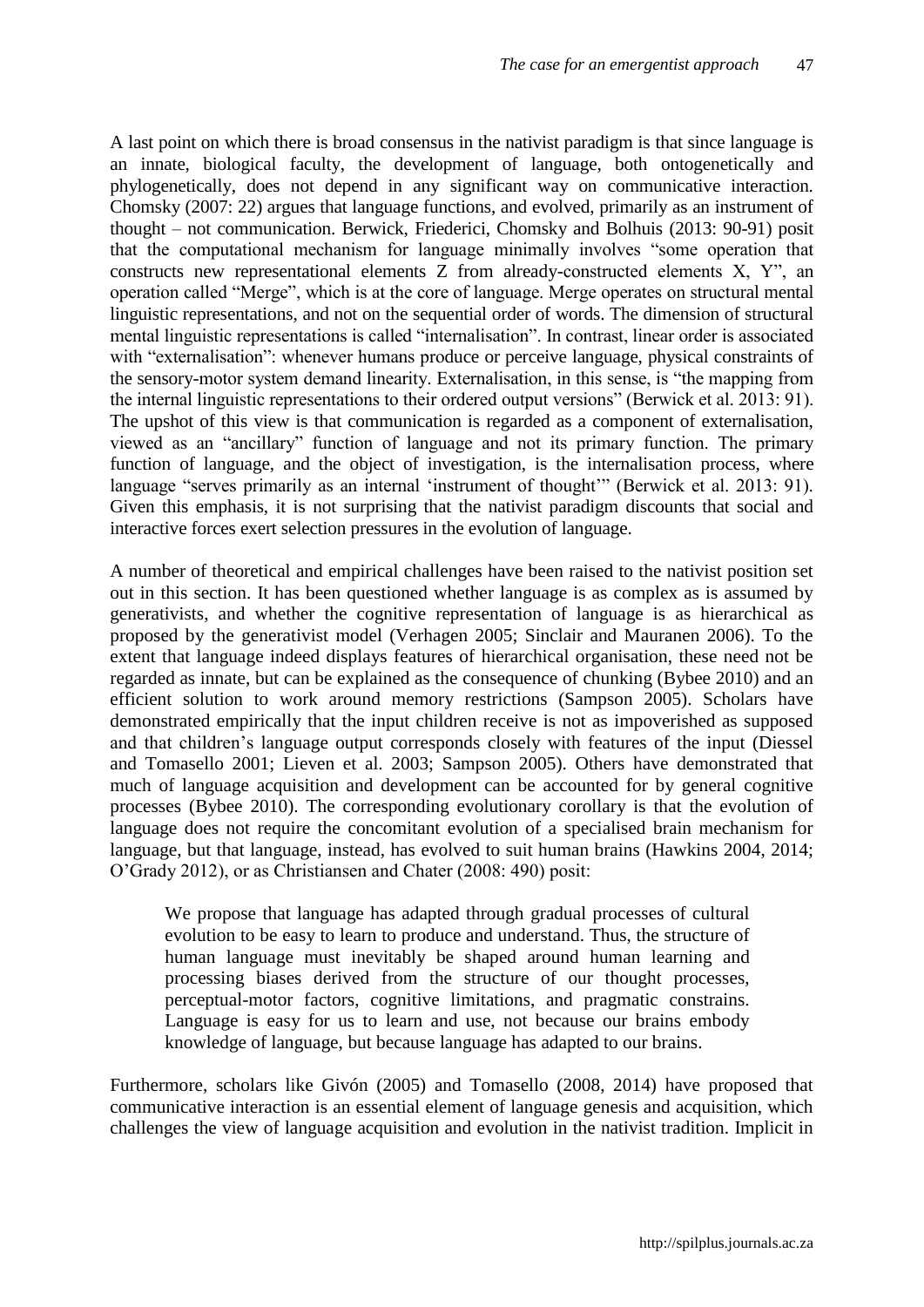the larger role for communicative interaction is a rejection of the competence/performance distinction that has characterised generative thinking.

In the following section, we consolidate these challenges to the nativist position, arguing in favour of an emergentist alternative. All of this is presented within the context of construction grammar, in which the grammatical construction rather than abstract (presumedly innate) principles is the central element of linguistic representation.

# **3. The emergentist position**

For the emergentist, the construction is the central unit of analysis, which stands in sharp contrast to Chomsky"s (1981, 1986) rejection of constructions as taxonomic artefacts, as discussed above. A construction is a pairing of a linguistic form with a meaning or function, such that some element of the meaning of the form is not strictly predictable from its constituent parts (Goldberg 1995: 4), and the overall meaning in context represents the fusion of the meanings of particular words with the construction meaning (Goldberg 1995: 140). Taylor (1995: 206) argues that the meaning of a construction is an "experientially primitive gestalt" that is "cognitively simpler than any of its component parts". A construction-based view of grammar, like cognitive (Langacker 1987: 3, 12) and functional (Croft 1995) linguistics more generally, sees no strict differentiation between semantics and syntax, as the generativist view does, but rather embraces the relationship between linguistic form and meaning as central to an explanation for the shape that language takes.

Constructions range from very general and abstract to instances that are so specific that they are regarded as fixed idiomatic expressions by language users. On the more general side of the spectrum, construction grammar recognises very general categories, such as the transitive construction, which typically has the form set out in example (5).

| (5) | Form:    | NP1   | $-$ VERB  | $-NP2$    |
|-----|----------|-------|-----------|-----------|
|     | Meaning: | Agent | – Process | – Patient |

In emergentist or cognitive approaches, the transitive construction is specified further in terms of properties, such as that the subject/agent is an animate being acting with volition and the object/patient is a concrete, inanimate thing either affected or created by the action of the verb (Taylor 1995: 206-207). Many of the properties attributed to the subcategorisation frame in generative approaches are transferred to various argument constructions, starting with the transitive construction, but extending to a number of more specific constructions, discussed in detail by Goldberg (1995). However, while the categories of the transitive construction are very general, neither all verbs nor all combinations with noun phrases are allowed. Taylor (1995: 218-220) points to a number of transitive constructions in English that are not possible in German, and hence argues that the constraints against extension of the prototypical transitive construction are stronger in German. For example, when the patient (NP2) is not independent of the agent, but part of the body, German requires a reflexive construction, as illustrated by (6).

(6) Er hat sich die Zähne geputzt. he has himself.DAT the teeth.ACC brushed 'He brushed his teeth'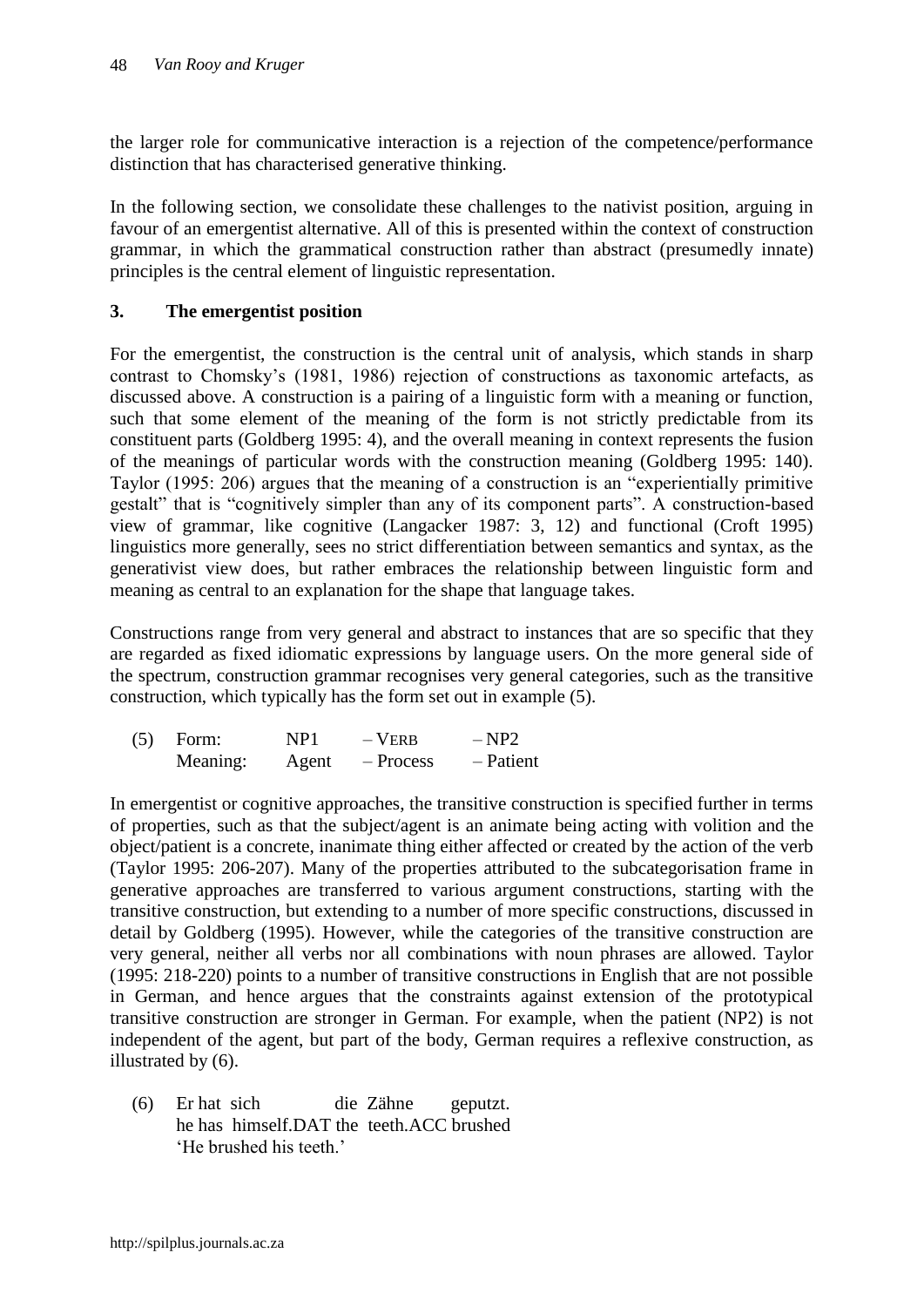Taylor (1995: 219) also notes the constraint against the use of the transitive construction when "the patient does not undergo a change of state as a result of the action of the agent", in which case the verb may be reflexive and the patient be realised in another case than the accusative, for instance the genitive, as in example (7).

(7) Ich erinnere mich seines Namens. I remember myself.ACC his.GEN name.GEN "I remember his name."

A construction may combine schematic/general elements alongside more specific ones, for instance the construction in (8a), which is instantiated by the specific examples in (8b) and (8c) (Bybee 2010: 28, after Fillmore and Kay 1999).

(8a) Form: WHAT IS X DOING Y? Meaning: surprise at incongruity with a hint of disapproval

The elements X and Y in the construction are schematic, and may be occupied by a number of instantiations, although X is typically a noun phrase and Y a prepositional phrase. However, the rest of the construction is formulaic, with the interrogative formula WHAT IS ... DOING fixed, and not subject to variation. While the expression can be analysed as a specific interrogative (or wh-question), there is an unpredictable element to the meaning of the instantiations of the construction that goes beyond the meaning of an interrogative, namely the pragmatic sense of surprise and disapproval. In instantiation (8b), the diner wishes to convey disapproval at the presence of the fly in the soup, whereas in instantiation (8c), the speaker is surprised and even shocked at the fact that the addressee holds a knife in his/her hand. These are not mere pragmatic inferences from context, but form part of the meaning of the construction whenever it is used, and are therefore attributed to the construction itself.

- (8b) Diner: Waiter, *what's this fly doing in my soup?* Waiter: Why, madam, I believe that's the backstroke.
- (8c) *What are you doing with that knife?*

One of the most fundamental ways in which an emergentist approach differs from nativist accounts is its rejection of the assumption that linguistic categories are aprioristic. By aprioristic, we mean that the design of language, or at least some of its critical properties, needs to be given in advance. By contrast, an emergentist argues that the generalisations that lead to the formation of categories emerge from experience with language. The properties of grammatical constructions come to the fore here. Constructions are to be regarded as inductive generalisations over instances of real language use encountered by a speaker (Goldberg 1995: 133). These are not given in advance as skeletons into which data are parsed. It is in the nature of inductive generalisation from actual examples that fully productive and general constructions are likely to be the exception and not the norm. Most constructions occupy a space between the extreme ends of the continuum that range from fixed idiomatic expression to highly abstract general and exception-free schemas (Croft 2007; Goldberg 1995: 136-138).

To make the case for an emergentist approach, it is necessary to explain how constructions arise with recourse to general cognitive mechanisms only, without having to rely on pre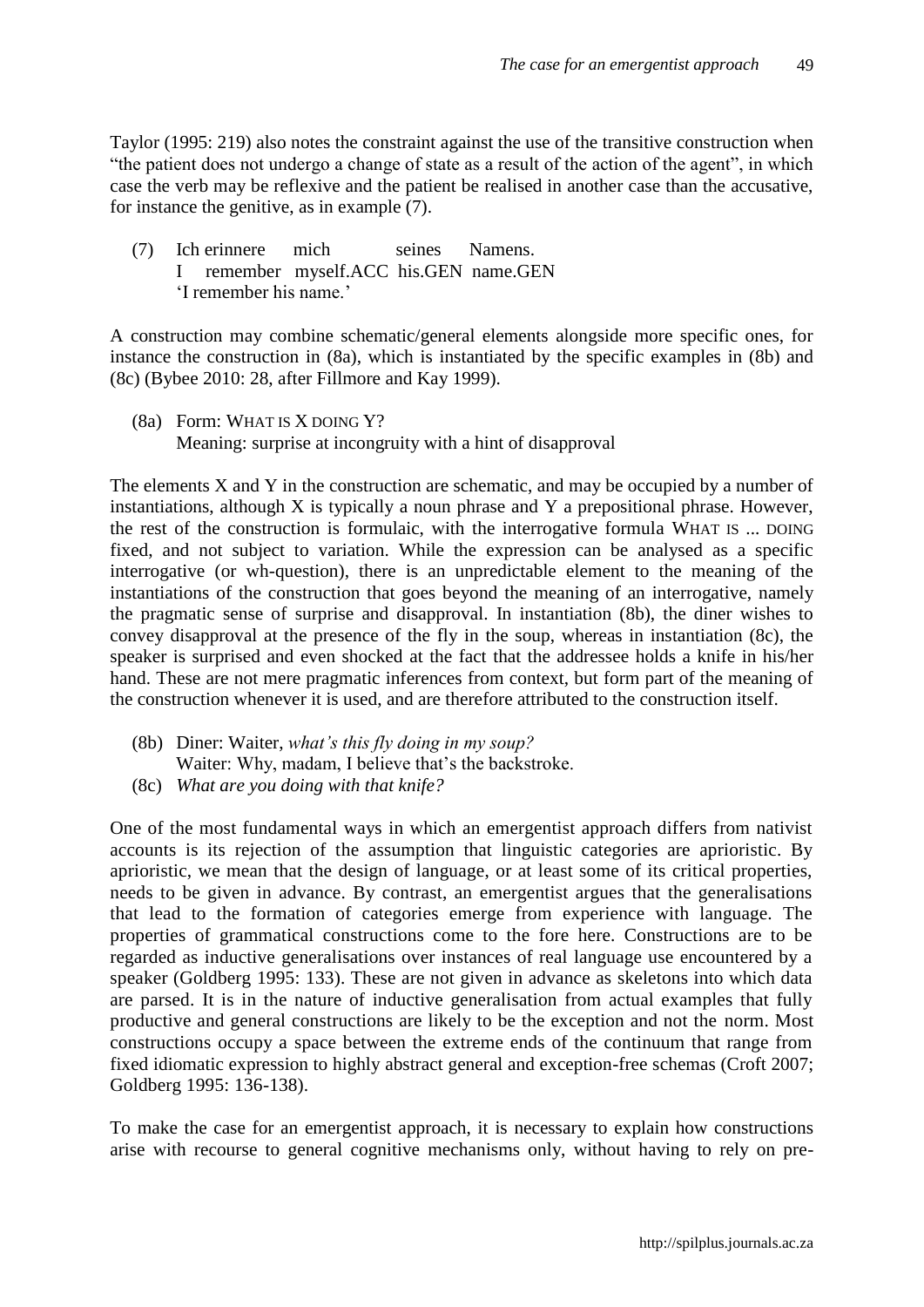existing categories or processes that are assumed to be innate and specific to language (O"Grady 2008: 488-451). Bybee (2006: 714) argues that grammatical structure emerges from repeated exposure to usage events from which inductive generalisations are drawn by the language user. Repetition, which in essence requires memory, and categorisation, the ability to recognise a pattern, are the two key general cognitive abilities that enter into category formation of this kind (Bybee 2010: 7; Langacker 1987: 99-146).

Bybee (2010) posits that five such domain-general cognitive processes, shown to be fundamental to human cognitive processing, can account for much of the development of grammatical structure: categorisation, chunking, rich memory storage, analogy, and crossmodal association. Categorisation, as already pointed out, is the most pervasive, and interacts with all the other processes. Categorisation is the process by means of which the linguistic exemplars encountered in exposure to language are "recognized and matched to stored representations" (Bybee 2010:  $7$ ).<sup>3</sup> Chunking allows for sequences of units to be combined in more complex units, and is basic to the formation of sequential units, which are eventually stored and accessed as a single unit. Chunking and categorisation combined are the powerful mechanism by which conventional sequences, or constructions, of varying degrees of analysability, schematicity and productivity develop (Bybee, 2010: 7). Analogy is the crucial cognitive process that allows novel utterances to be produced by extending an existing construction. Accordingly, categorisation is necessary: the component parts of an existing construction representation must be identified as category slots that may be "filled" by alternative items that are similar to existing items (Bybee 2010: 8). Rich memory storage assumes that language representation is founded on the rich representation of exemplars (actual tokens of encounters with language), stored with details of the encounter with language: phonetic and morphosyntactic detail, semantics, context of use, and pragmatics – even including redundant information (Bybee 2010: 7, 12). This stands in stark contrast to the parsimonious storage invoked by generativist approaches. From these representations, through categorisation, representations are developed and extended. Lastly, these representations involve cross-modal associations, whereby certain forms become associated with certain meanings – which may include inferential or pragmatic meanings and semantic meanings. The principle involves assigning meaning to the largest possible chunk (rather than decomposed to constituent parts) (Bybee 2010: 8). These processes, applied in an iterative fashion, create categories of units, and sequential structures such as constructions and constituents, demonstrating varying degrees of analysability, schematicity and productivity, as Bybee (2010) demonstrates.

O"Grady et al. (2009: 70-74) distinguish between two strands within emergentism, an inputbased and a processor-based approach, although these two approaches are compatible. They situate construction grammar (e.g. Goldberg 1995) within the input-based strand, in which frequency factors play a significant role, but note that proponents of this strand acknowledge the importance of processability considerations, while conversely, the processor-based strand also acknowledges the importance of input factors. While we acknowledge the value of the

 $\overline{a}$ 

<sup>&</sup>lt;sup>3</sup> There is a competing tradition of thought among cognitive linguists that prototypes and schemas are more abstract mental representations of the shared attributes of the prototypical instances, rather than the cluster of stored examples approach taken by Bybee (2010). See Langacker (1987: 16-17) and Taylor (1995: 59-68) for the alternative view. For the purposes of our discussion, the degree of abstractness and generality of mental representations is not critical, since the two approaches share the view that categories are built up inductively and incrementally, rather than by matching linguistic experience to aprioristic categories.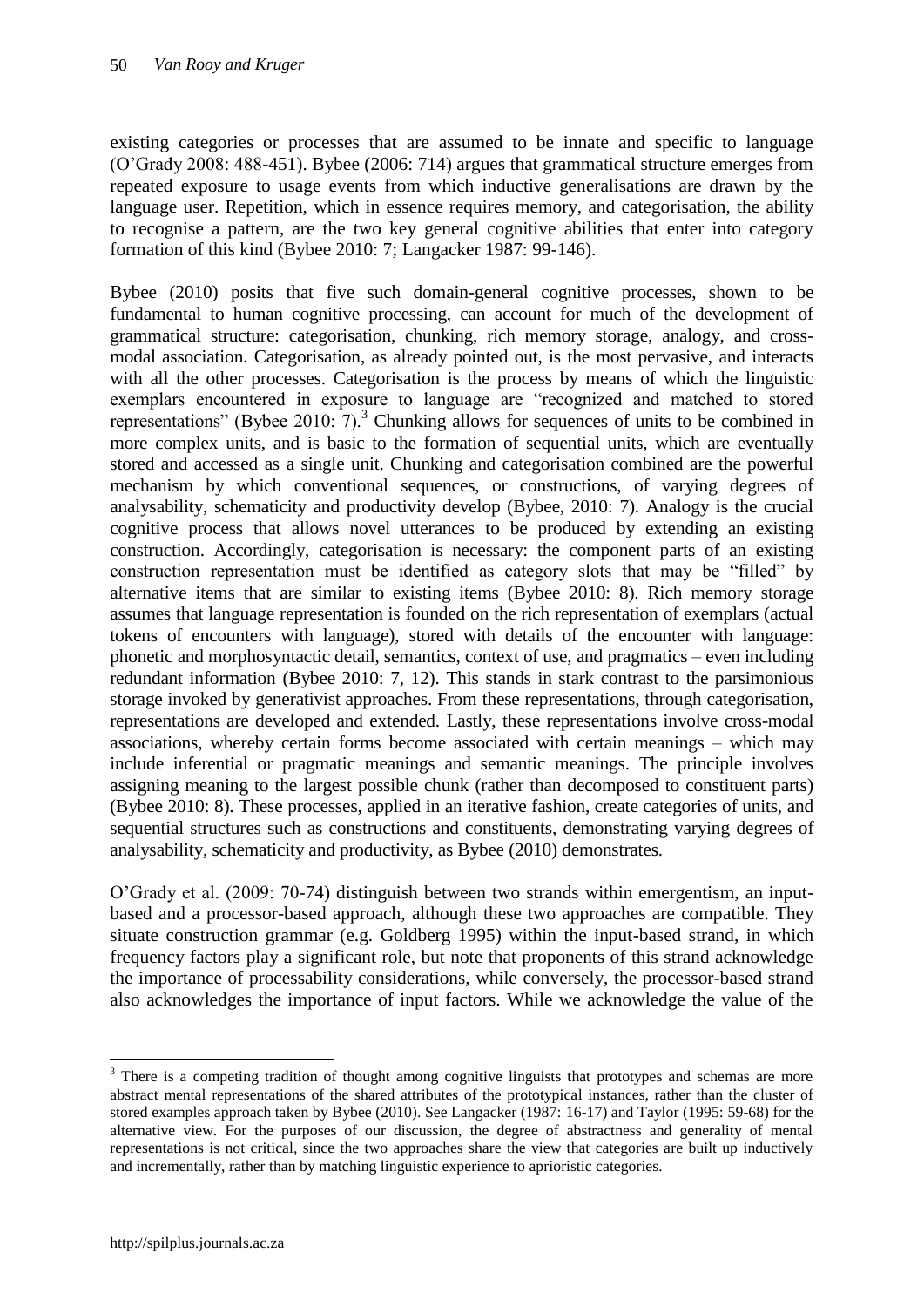processor-based emergentist approach, considerations of space make it impossible to do full justice to that approach within the present scope.

Emergentism holds that constructions and the categories that contain them emerge from experience with language, processed by domain-general cognitive processes, and that they are not given in advance. In this sense, emergentism adopts a more radical viewpoint than some of the other strands in cognitive linguistics, represented by Langacker (1987: 12-13) for instance, which do not make a commitment for or against the domain-specificity of the cognitive infrastructure that supports the acquisition and use of language. Learning a language, in the emergentist view, does not need predefined design, but only general cognitive abilities such as categorisation, chunking and analogy. An argument for an emergentist approach will be supported if data can be found to show how linguistic constructions develop inductively during language acquisition, without requiring reference to pre-existing categories. The overview of research on the role of analogy in child language in Bybee (2010: 64-66) demonstrates that the domain-general cognitive process of analogisation offers an alternative explanation for children"s ability to produce novel utterances: children store their experiences with language as exemplars, accruing representations. These are gradually expanded by analogisation and categorisation to arrive at more general patterns that become increasingly abstract.

Strong evidence for this view of language acquisition comes from many usage-based studies of child language acquisition (see Tomasello 2003 for an overview). Lieven et al. (2003), for example, investigate the degree to which novel utterances in early child language are related to previous utterances. They find that the majority of novel utterances are limited modifications of previous utterances, and that this productivity can be accounted for by the use of schematic constructions that are modified in incremental ways. These constructions are often lexically specific, but become more complex over time (Lieven et al. 2003: 365). Goldberg (1995: 40-43) reviews a range of child language acquisition studies on the development of different argument structure constructions. She notes that a small number of lexical verbs, in English for example *do*, *go*, *make* and *put*, are used from early on, in ways that the more general argument constructions are used. These constructions correspond closely with basic human perceptions of event types, and are thus motivated independently from language in general cognition. Over time, these basic constructions are extended, incrementally, to new verbs with more specific meanings, and to constructions that go beyond basic event construals to more sophisticated forms of information representation, such as interrogatives or cleft constructions.

Complement clauses, as in example (4b) and (4c) in section 2, are a prime example of recursion and syntactic complexity in many generative analyses. If the acquisition and development of these clauses can be explained without recourse to aprioristic, genetically transmitted categories and processes, the case for emergentism will receive further support. Diessel and Tomasello (2001) investigate the acquisition of finite complement clauses in English-speaking children aged 1;2 to 5;2. They conclude that the origin of finite complementation is not as a complex construction that contains two clauses of which one is embedded in the other. They show that the acquisition of finite complement constructions in English proceeds from the formulaic (monoclausal, with no conceptual or syntactic embedding), to the performative (biclausal, with syntactic but no conceptual embedding), to the assertive (biclausal, with syntactic and conceptual embedding) functions. These variants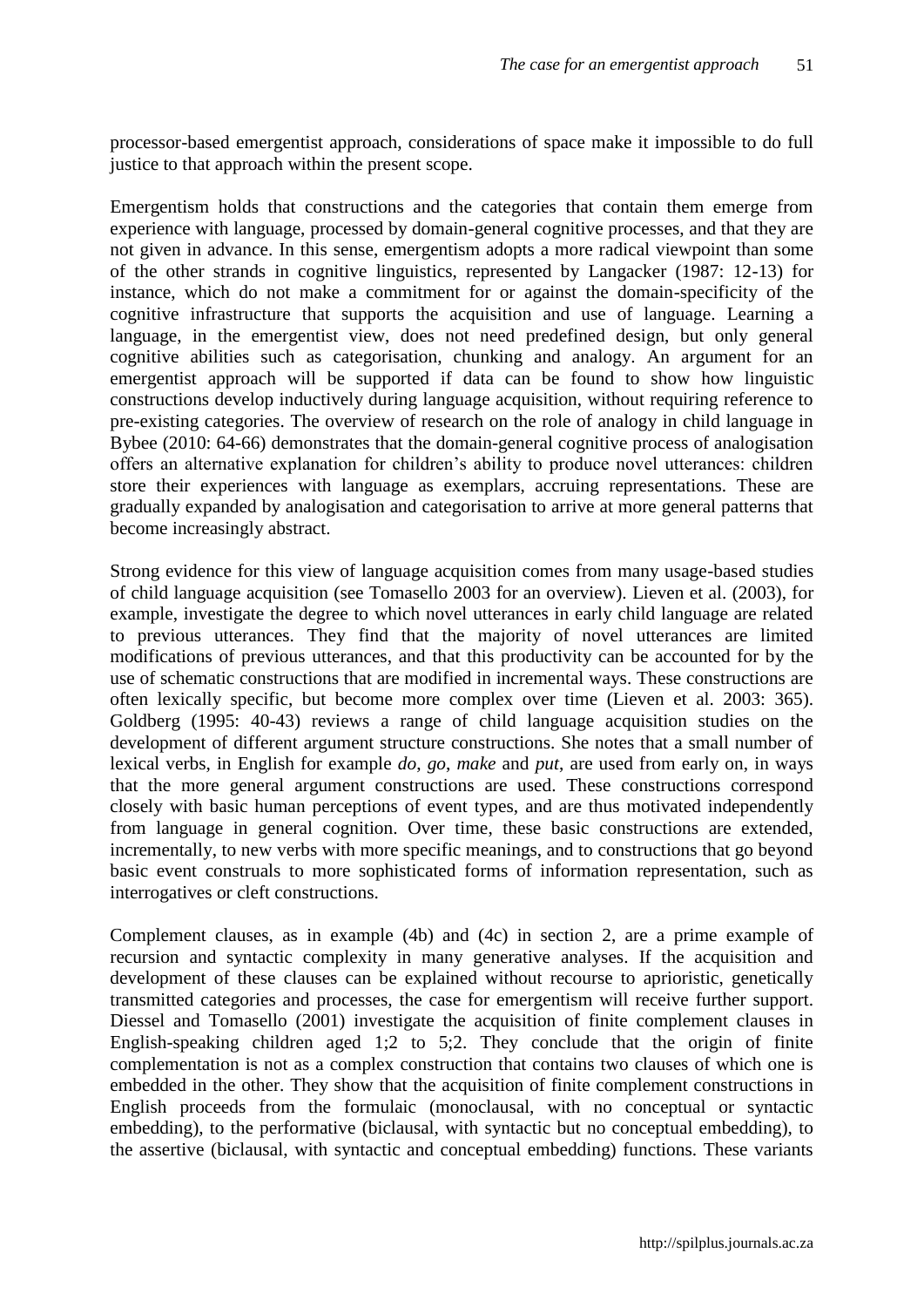are illustrated by the examples in  $(9)$ .<sup>4</sup> Example  $(9a)$  illustrates the monoclausal earliest precursor to complement clause constructions, in which the two clauses are loosely coordinated and can freely invert their order. The CTP *I guess* is fully formulaic, does not allow variation, and functions like an adverbial rather than a main clause into which the complement clause is embedded. In (9b), the performative use is illustrated, where the CTP *I believe* is not presented as an assertion of the speaker's belief, but as an epistemic hedge of the complement clause. While there is syntactic embedding, there is no conceptual embedding. The performative use is more productive in that a larger array of verbs can be used with a bigger range of subjects. Only in example (9c) can we observe the assertive function, in which the CTP functions as a conventional main clause that determines the profile of the overall expression (Langacker 1991: 440).

- (9a) [You"re right], I guess OR I guess [you"re right].
- (9b) I believe [that this is a mistake].  $=$  this is probably a mistake
- (9c) Peter remembered clearly [that he had seen this guy before]. = Peter actually remembered

However, there is considerable variation among individual verbs – with some verbs remaining largely restricted to the formulaic use, and others showing a clearer developmental pattern. Also, there is a group of verbs (including *say*, *tell*, *pretend* and *show*) that are used in complement constructions later on than others, and do not typically occur in formulaic uses but are used performatively or assertively from the outset (Diessel and Tomasello 2001: 133). Diessel and Tomasello (2001: 133) interpret their findings as evidence for the development of a construction network that becomes increasingly schematic:

... children"s early use of sentences including *say*, *tell*, *pretend*, and *show* is item-specific; the sentences are organized around individual verbs and not yet licensed by a general CTV/COMP-clause schema (or rule). Such a schema emerges only later through generalization across a large number of itemspecific CTV/COMP-clauses. In general, what children eventually learn is a network of interrelated constructions.

Studies such as these also raise an important challenge for the poverty of the stimulus argument. A number of scholars have provided empirical evidence that the assumption that linguistic input is "impoverished" in comparison to presumed cognitive representations is a fallacy (see MacWhinney 2010; Sampson 2002, 2005; Pullum and Scholz 2002). More fundamentally, as Tomasello (2009: 84) points out, if one views grammar as a structured inventory of constructions, rather than as an algebraic set of rules, the problem of the poverty of the stimulus disappears:

The problem is that the argument is formulated in terms of a formal generative grammar as adult endpoint and a child who has available only behaviouristic learning theory – which enables him or her only to string words together in a Markov chain (with no understanding of phrasal organization or any other structure-function correlations), making blind

 $\overline{a}$ 

<sup>&</sup>lt;sup>4</sup> In example (9), the conventional matrix clause (which we prefer to call the "complement-taking predicate", abbreviated to CTP, following Thompson 2002) is underlined, and the complement clause is enclosed by brackets.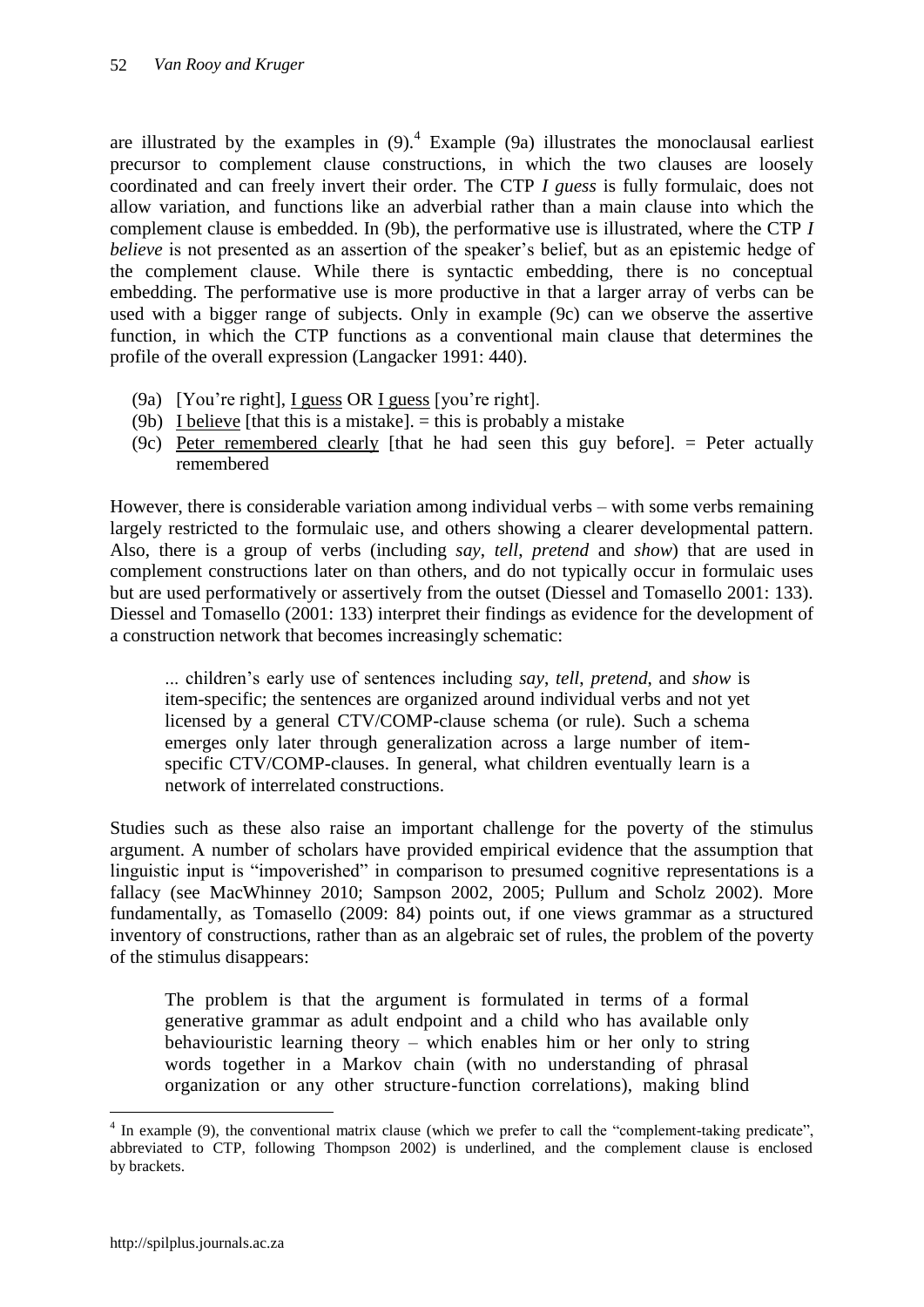associations and inductive inferences in the process (with no conceptual understanding of linguistic function at all). But, as Tomasello (2003) argues, there is no poverty of the stimulus if linguistic competence is conceived not as a set of formal, algebraic rules but rather as a structured inventory of meaningful grammatical constructions, with the child possessing sophisticated learning skills involving categorization, analogy and distributional learning. There is certainly no poverty of the stimulus when it comes to the particular constructions children learn.

The emergentist view of child language acquisition as the gradual development of an increasingly more schematic and abstract network of constructions, based on actual experience with language mediated by domain-general cognitive processes, is echoed by the gradualist view of the evolution of language. Crucially, the emergentist view of language evolution views evolutionary processes as operating on language itself, rather than on the brain mechanisms that produce language. Christiansen and Chater (2008) present a number of arguments against the nativist assumption that the language faculty, as biological endowment or specialised brain mechanism, either came about through adaptation, or through alternative routes. Instead, they propose that it is *language* itself that "has adapted through gradual processes of cultural evolution" (Christiansen and Chater 2008: 490). In this view, gradualism and variability are critical features. In biology, a very complex organ, such as the human eye, develops very slowly over a long period of time in small increments. Initially, very moderate sensitivity to light confers an adaptive advantage to the organism that possesses such an ability, and over time, variations in light sensitivity arise and organisms with the advantage outbreed the other members of the species, until something like eyesight develops. The converse is also true: among fish who live below a certain depth, where no light passes through, there is no selective advantage to eyesight and such fish tend to be blind, unlike their ancestors who lived at higher depths (Dawkins 2009: 351-355).

If this line of reasoning is transferred to cultural objects such as language, a similar logic applies, although the process of selection is somewhat different. As Christiansen and Chater (2008: 499) point out, viewing language itself as an evolutionary system has important implications for the unit of selection in language evolution. In the constructionbased, emergentist view, the basic units of selection are individual constructions. The factors that condition the selection of a construction include its individual properties (such as frequency), as well as its relationships to other constructions in the system, in terms of syntactic, semantic or pragmatic relationships (Christiansen and Chater 2008: 499). Aspects of the social ecology of language use also play a crucial role, such as the convergence between speakers who form a speech community and, therefore, choose forms to maximise agreement between their speech patterns (Croft 2000: 32). The important role of frequency in the development of linguistic structure is well researched (see, for example, Bybee 2006), and groups of related constructions are associated to form the basis of increasingly abstract generalisations. This is the foundation of grammar, which is not an abstract system of formal rules hard-wired in the brain, but rather "a distributed system of *local* generalizations across partially overlapping constructions" (Christiansen and Chater 2008: 499) that develops from experience with language, by means of the application of general cognitive processes.

The way in which languages change by means of the development of new constructions is also accounted for by this model. An existing structure of language is extended to a new function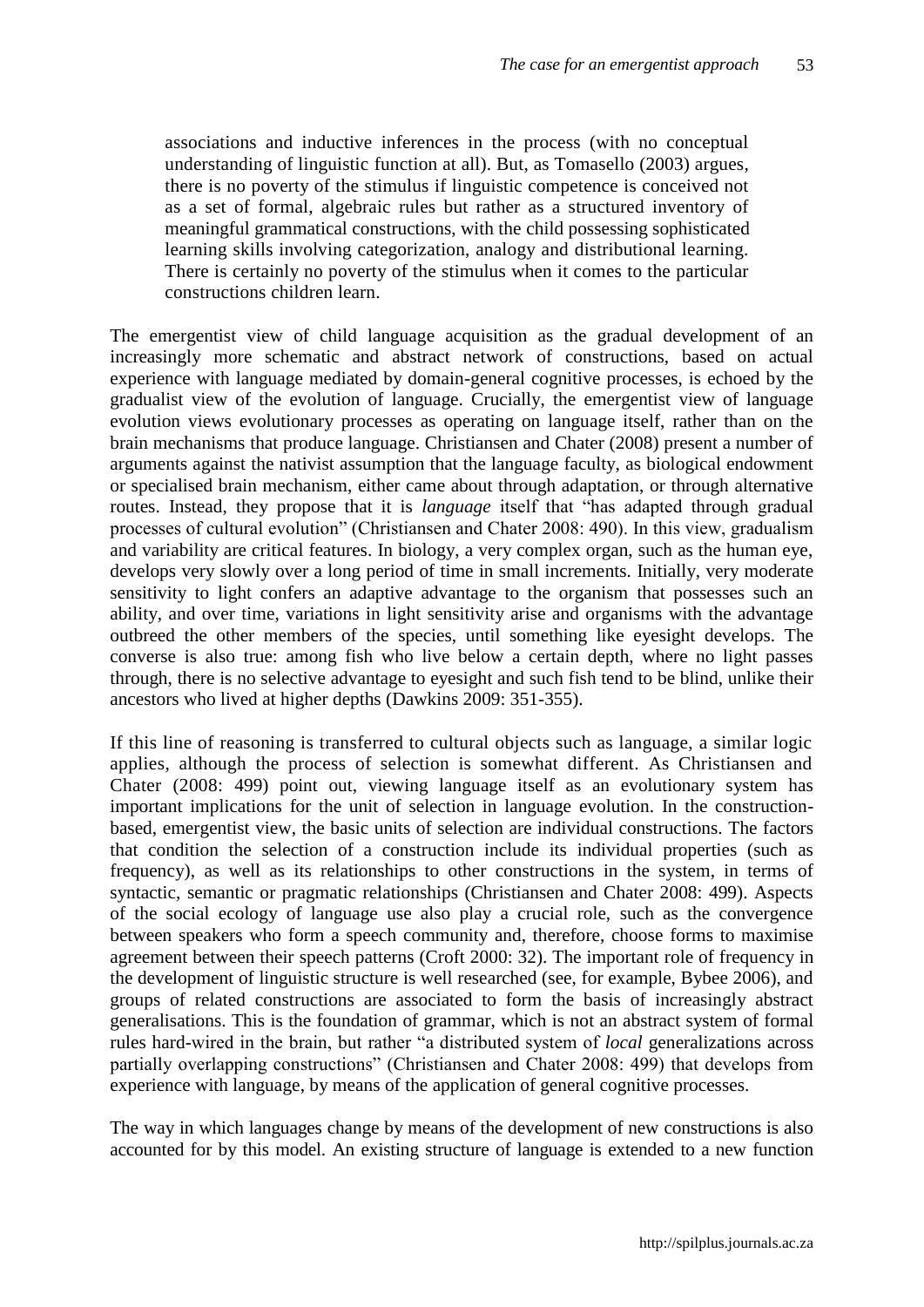without changing its form, and therefore becomes functionally polysemous. This view extends the idea of exaptation from the biological to the cultural domain (Dennett 2013: 257). The polysemous structure is entrenched in a particular function, and over time, grammaticalisation (Hopper and Traugott 1993) takes place, so that the various constituent elements attain the status of a unit, and are subject to processes of erosion, giving rise to a formal split that correlates with the original functional differentiation (see Givón 2009). A useful example of this can be found in the development of complement constructions in the Germanic languages, which is, as previously noted, a prime example of syntactic complexity that putatively necessitates the assumption of a rich, genetic endowment as precondition for the acquisition of language. Givón (2009) argues that all embedded clauses have their origin in independent (paratactically linked) clauses that have undergone grammaticalisation of one of the two predicates of the precursor clauses (Givón 2009: 62). Complement clauses, specifically, have their origin in two adjacent independent clauses, where the first clause is the origin of the complement-taking clause, and the second clause the origin of the complement clause, which is then incorporated to various degrees into the complement-taking clause. With reference to Heine and Kuteva (2007: 241-242), Givón (2009: 95-96) argues that the original paratactic precursor of the complement clause construction in the Germanic languages is as set out in examples (10a) and (10b):

- (10a) I want it, to do it  $>$  I want to do it.
- (10b) She knew that, he did it  $>$  She knew that he did it.

The embedded clause represents an event that "is treated analogically as a nominal object of the main clause" (Givón 2009: 73, emphasis original). Givón (2009: 73, 141) also notes that the CTP verbs are all transitive verbs with direct object noun phrases in their original usage, prior to the emergence of complement clauses. As part of the grammaticalisation of the complement clause construction, the embedded clause may lose some of the markers of its finiteness and take on overt markers of its subordinate status (Givón 2009: 74; Langacker 1991: 439-449).

A number of scholars have argued that a second round of grammaticalisation of some complement-taking predicates is currently taking place, whereby the complement construction is first functionally differentiated into a propositional and interpersonal function, which over time is associated with different structural features. The development of comment clauses, modal particles or epistemic parentheticals is generally interpreted as proceeding through grammaticalisation from complement-taking predicates (see Brinton 2008; Kaltenböck 2013; Thompson and Mulac 1991). Kruger and Van Rooy (2015) show that in Afrikaans, the functional differentiation between propositional and interpersonal meaning correlates significantly better than chance with the differentiation between two forms. Example (11) illustrates the propositional use, in which the CTP *ek glo* "I believe" is used to denote a claim about the speaker"s belief, whereas the interpersonal use, in example (12), does not amount to a claim about the speaker"s belief, but represents an epistemic hedge, which is further emphasised by the co-occurrence of another, adverbial, hedge *seker* "probably". Therefore, in example (11), the content of the CTP forms the object of conceptualisation and is discourse-central. The mental activity of the verb of the CTP is projected of its subject, and the complement clause is a projection attributed to the main-clause subject. In contrast, in example (12), the content of the complement clause is the discourse-central object of conceptualisation, and the CTP is a modifier to the complement clause, fulfilling the function of intersubjective coordination. The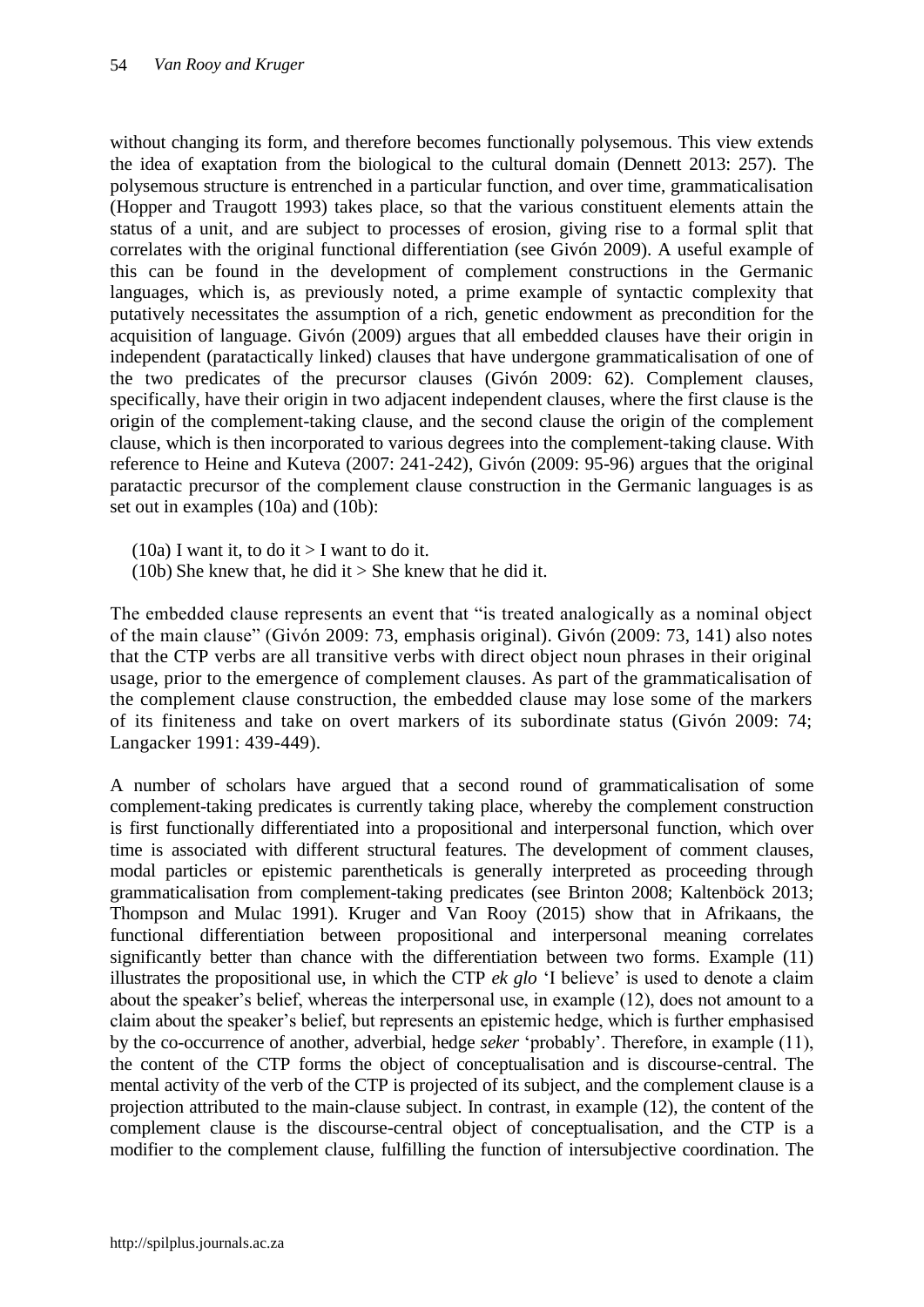formal differentiation is that the complement clause in example (11) takes a complementiser *dat* "that", followed by subordinate-clause word order, whereas no complementiser is used in (12) and the complement clause has main-clause word order.

- (11) Ek weet wel van die suksesverhale van baie Christene wat ryklik geseën is nadat hulle getrou aan God hul tiende gegee het, en *ek glo dat God se kinders nooit as gevolg van hul offers aan Hom gebrek sal ly nie*. (TK) <sup>5</sup> "I do know of the success stories of many Christians who have been richly blessed after they faithfully gave their tithe to God, and *I believe that God's children will never suffer any lack as consequence of their offerings to Him.*"
- (12) ... Isabel waag dit om te vra: "Het tante my al vergewe? *Ek glo Eben het tante seker alles vertel*." (TK) "Isabel dares to ask, "Have you forgiven me yet, auntie? *I believe Eben has probably told you everything.*""

This grammaticalisation depends on a process in which the function of the CTP (like *think* or *believe*) is differentiated in a process of subjectification "whereby forms and constructions that at first express primarily concrete, lexical, and objective meanings come through repeated use in local syntactic contexts to serve increasingly abstract, pragmatic, interpersonal, and speaker-based functions" (Traugott 1995: 32). Boye and Harder (2007: 591) point to substantial cross-linguistic evidence for the movement from the propositional use (which they regard as lexical, objective and primary) to the interpersonal use (which they regard as grammatical, subjective and secondary) in the development of evidential grammatical markers. In some instances, the grammaticalisation process is complete, in that the grammaticalised form no longer has the same morphosyntactic form as the lexical form it is derived from. Traugott (1995) discusses a number of such subjectively grammaticalised constructions in English, including *let us, be going to, rather than* and a variety of stance adverbs. The forms *maybe* (English) and *måske* or *kanske* (Danish), which evolved from complement-taking constructions with a modal *can* or *may* and a main verb meaning *happen* or *be* (*It may be that*…) are additional examples (see Boye and Harder 2007). In Afrikaans, the adverbial use of *glo* "apparently" is derived from the CTP verb *glo* "believe" (see example (13a)), whereas *gewis* "definitely" is derived from *wis*, the archaic irregular past tense form of the verb *weet* "know" (see example (13b)).

- (13a) Die aanbeveling van "n ondersoekpaneel van die regering vroeër dat "n moratorium op die verkoop van eiendom aan buitelanders geplaas word omdat dit glo pryse opjaag, het wêreldwyd opslae gemaak. (TK) "The earlier recommendation of an investigation panel of the government that a moratorium should be imposed on the sale of property to foreigners because it apparently drives prices up made headlines across the world."
- (13b) Hy is "n Rus van geboorte, maar Quint, verseker hy, is "n Italiaanse van. Philippe? Gewis Frans, en dan borduur hy, as enigste kind, voort oor sy ma en pa. (TK) "He is Russian by birth, but Quint, he reassures, is an Italian surname. Philippe? Certainly French, and then he elaborates, as only child, about his mother and father."

 $\overline{a}$ 

<sup>&</sup>lt;sup>5</sup> The entire construction under discussion, CTP and complement clause, is printed in italics. The CTP is underlined, extending to the complementiser when present.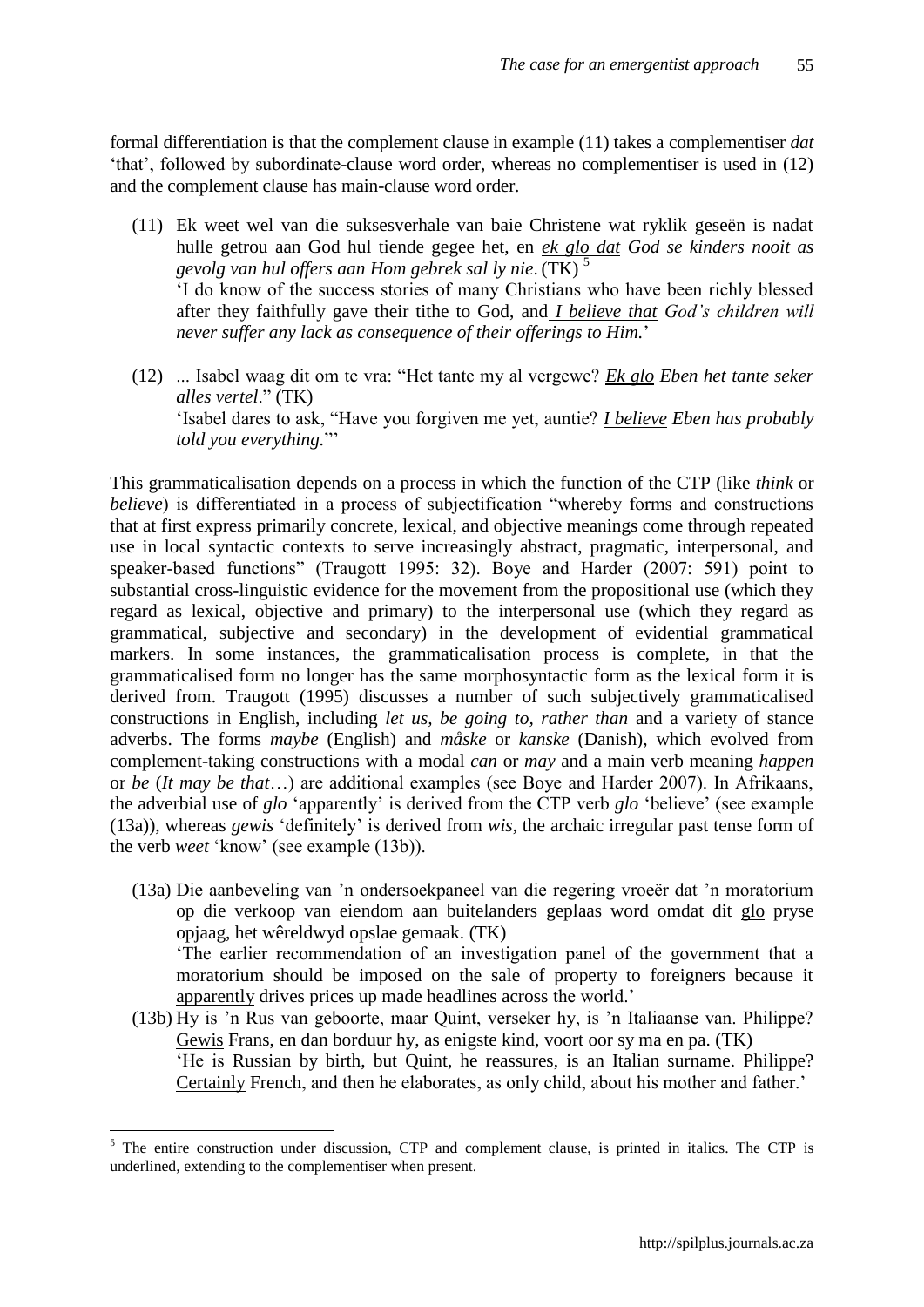A key tenet of evolution is that there is no prespecified design. Biological organisms do not evolve to achieve a certain shape; evolution is non-teleological. Tiny variations in the genes lead to minor selectional advantages that eventually become the norm for a species. Likewise in cultural evolution, it is not necessary to assume that a prespecified goal acts as an attractor for a structure (Dennett 2013: 275). A particular form gradually changes with use and eventually it becomes entrenched as a new construction. Christiansen and Chater (2008: 504-505) emphasise that language evolution through cultural transmission occurs incrementally, shaped by a variety of constraints that are generally below the surface of conscious awareness: "speakers do not deliberately contemplate syntactic reanalyses of existing structures, bleach the meaning of common verbs so that they play an increasingly syntactic role, or collapse discourse structures into syntax …" (Christiansen and Chater 2008: 505). Rather, these changes occur in language because they confer certain processing or communicative advantages, leading to their increased use, and eventual entrenchment (Croft 2000: 31-32).

Therefore, the emergentist view, in contrast to the nativist, perceives the communicative function of language as primary in the ontogeny and phylogeny of language. Tomasello (2008: 9-11) sees two dimensions to this. Firstly, in this view "it is only within the context of collaborative activities in which participants share intentions and attention, coordinated by natural forms of gestural communication, that arbitrary linguistic conventions could have come into existence evolutionarily". For language to develop, in the first instance, shared attention, cooperation and communicative intent are necessary. In this cooperative context, human cognitive skills of learning, imitation and inference account for the development of **language** as a set of arbitrary conventions. However, as Tomasello (2008: 10) points out, a second evolutionary step is necessary. To explain the origins of human **languages** "… we also need cultural-historical processes in which particular linguistic forms are conventionalized in particular speech communities, and then sequences of these are grammaticalized into grammatical constructions, and then all of these conventions and constructions are passed along to new generations via cultural learning". Social interaction and communication are central to both these steps, and a basic precondition for the development of both language, and languages.

The emergentist alternative takes the construction as starting point of its analysis. Constructions are not maximally general, but arise as inductive generalisations over the actual (performance) data to which a language user is exposed. Constructions develop incrementally during language acquisition, without some prior design guiding their development. Such development is constrained by the usefulness of a construction during communication and by the possibilities and limitations of the human brains that have to process it. The development of constructions can take place under guidance of general cognitive mechanisms that are also relevant to other parts of human cognition, and need not be specialised for language or language acquisition, and hence no genetic endowment needs to be postulated to account for the grammars of human languages.

## **4. Case study: a construction-based emergentist analysis of wh-extraction**

To demonstrate the insights attainable through an emergentist approach, in this section we examine the wh-extraction construction in Afrikaans in more detail (for emergentist alternatives to the analysis of other constructions, also see O"Grady 2008, 2015). Whextraction has enjoyed much attention in generative theorising over the years. It rose to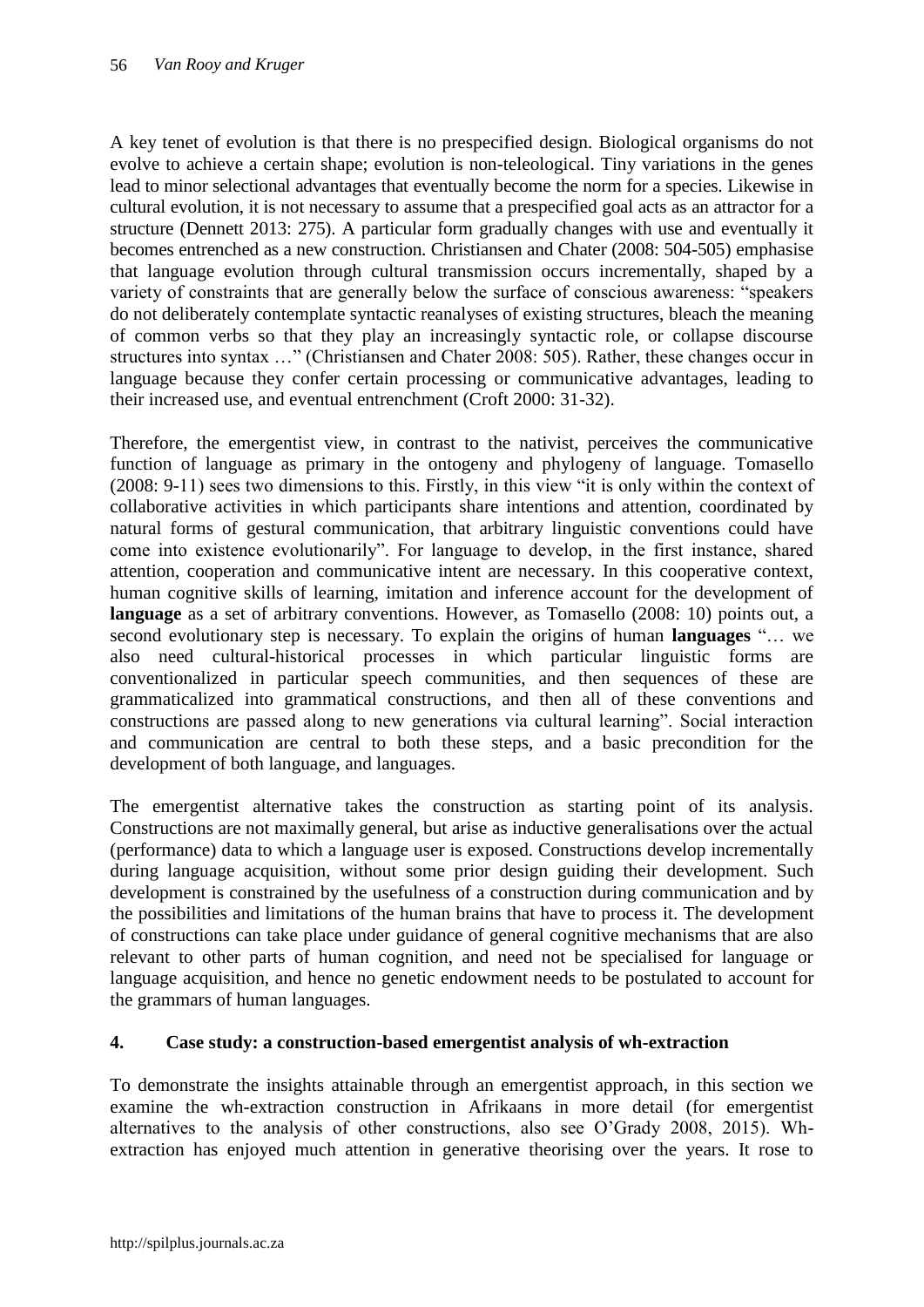prominence in the wake of Chomsky"s (1977) paper devoted to wh-movement, formulated in the framework of the time, and served as a central piece of evidence for the CP and the differentiation between the head and specifier position of the CP. In standard textbooks over the years (e.g. Radford 1983, 1997; Cook and Newson 1996; Hornstein, Nunes and Grohmann 2005), the construction has attracted ongoing attention (e.g. Stroik 2009) and the "standard analysis" is constantly updated to fit changing theoretical positions. What remains constant is that, in some languages, an interrogative element originates in a complement clause that is embedded in one or more higher clauses, and then moves, cyclically, to its ultimate landing position in the specifier of the CP. Languages vary according to whether such movements take place at all, as opposed to leaving the wh-elements in situ, or if movement takes place whether all or only some wh-elements move (Stroik 2009: 55).

Verhagen (2005) offers a usage-based alternative account of the wh-movement construction in Dutch that challenges nativist assumptions about the complexity of the structure. He examines corpus evidence on wh-extraction, and concludes that it represents a construction with very specific lexical content and a very specific function, that is nowhere near as productive and general as the range of forms examined in generative analyses. The subject of the highest level clause is usually the second person (singular) pronoun, *you* in English or *jij/je/u* in Dutch, and the verb is usually *think*/*denken*. This leads Verhagen (2005: 124) to a prototype construction of WH-DENK- $2^{ND}$  PERSON-DAT-X for Dutch, from where it extends slightly to other elements, either a different subject or a different, semantically-related verb, but never both (Verhagen 2005: 126). In a grammaticality judgement task using invented sentences, deviations from the prototype are judged with increasing severity by native speakers of Dutch, where an example like (14) is judged ungrammatical (Verhagen 2005: 127-128):

(14) What did the trade union leader concede to a journalist after the press conference that the workers had done?

Verhagen (2005) used invented sentences for the simple reason that such extensive deviations from his construction prototype were unattested in the corpus data. The meaning of the construction, in his view, is to invite the addressee to engage in cognitive coordination with the speaker in respect of some content, which is expressed by the "embedded complement clause". Verhagen (2005: 126) draws an important conclusion from this analysis:

The result has dramatic consequences for the role of the phenomenon in syntactic theory. The properties of "*Wh*-extraction" do not follow from *general* properties of complementation, and thus also should not be accounted for in such general terms. The template licensing such constructs constitutes a relatively concrete, low-level pattern, which has some properties that do not percolate upwards in the network to the level of productive rules. In other words, the fact that certain complementation sentences seem to contain displaced constituents is no evidence that such displacement follows from any general property of complementation; in this case, they instantiate a low-level template.

Verhagen"s (2005) alternative account of wh-extraction provides counter-evidence to the analysis that assumes a rich array of structural descriptions, binding and movement principles, and embedded clauses. His point is that while very complex clauses can be constructed by a linguist using "introspection" as source of evidence, such examples conjured up by the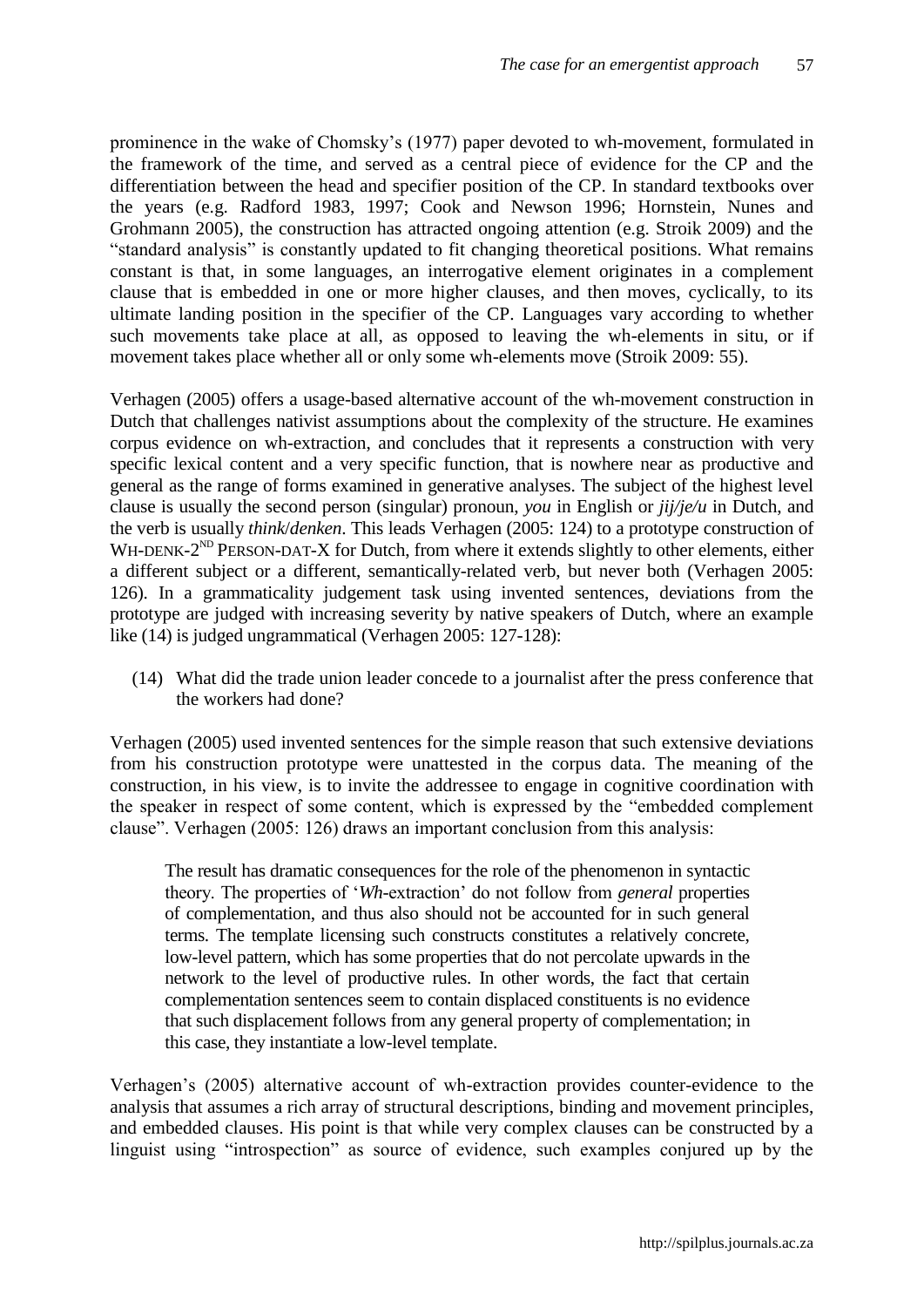armchair linguist do not occur in real language use, and moreover mislead the linguist to assume complex structures where there are none. It is interesting to note that even a minimalist theorist such as Stroik (2009: 56) concedes that scholars within his paradigm disagree about the grammaticality of a range of examples in English. This observation draws attention to a critical methodological difference between the nativist and emergentist paradigms: emergentists are committed to usage-based data, and increasingly look towards linguistic corpora as sources of primary data, while regarding invented examples and intuition as less reliable sources of evidence. However, Verhagen"s (2005) data are quite limited, as he only managed to extract 43 examples of "long-distance wh-movement" from his corpus. In a pilot study of wh-extraction in English, Gast, Bickel and Bierlandt (2011) analyse a random sample of 400 wh-extraction clauses from the British National Corpus, and their findings for English correspond closely to those reported for Dutch by Verhagen (2005). However, the Gast et al. (2011) study is an unpublished conference presentation as far as we can ascertain, and does not report on issues such as sampling procedure and whether or not multiple whelements even occur in their data. They do not report on any such findings, but it appears as if Verhagen"s (2005) criticism of generative analyses based on his small corpus sample from Dutch extends to English. Nevertheless, given restrictions on scope and methodology in both these studies, it seems prudent to undertake a more comprehensive analysis of wh-extraction. To test the generality of the claims, we examined wh-extraction in Afrikaans, using the *Taalkommissiekorpus* for more data. Du Plessis (1977) aligns the analysis of wh-extraction in Afrikaans with the overall thrust of generative scholarship at the time, but since then, there does not appear to have been any new research on this construction in Afrikaans.

The *Taalkommissiekorpus* (Taalkommissie van die Suid-Afrikaanse Akademie vir Wetenskap en Kuns 2011) contains 57 million words of written Afrikaans and is thus an adequate data source of the standard variety of the language. All the wh-words listed by Ponelis (1979: 380- 381) were extracted, using WordSmith Tools (Scott 2012), but limited to instances with a capital letter to restrict the initial search to sentence-initial position. A total of 73,609 instances were recovered, but the majority did not represent wh-extraction from embedded complement clauses. To identify the cases of wh-extraction, we examined the concordances of the 20 most frequent verbs that collocated with each of the wh-words, as well as all verbs that occurred at least 50 times (i.e. once per million words) to the right of the wh-words. All verbs that yielded any instance of a wh-extraction construction were checked for further instances with all other wh-forms too. In this way, we hope to have identified all or almost all of the relevant instances of the construction from the entire corpus.

A total of 881 examples were extracted in this way, giving a relative frequency of 15 instances per million words in the corpus, and one wh-extraction construction per 100 sentence-initial wh-words. An important observation is that not a single case was found with multiple interrogatives. Thus, forms like (15), from Radford (1997: 136), simply did not occur in all of the 57 million-word corpus, and therefore it seems a moot point to argue about the validity of the "neat account" offered by checking theory for "why only one wh-operator is preposed in multiple wh-questions in English" (Radford 1997: 136).

(15) Who do you think will say what?

The basic data, representing the patterns in the corpus, are reported in tables 1-3. Table 1 shows that the verb *dink* "think" is used in the overwhelming majority of cases, and only the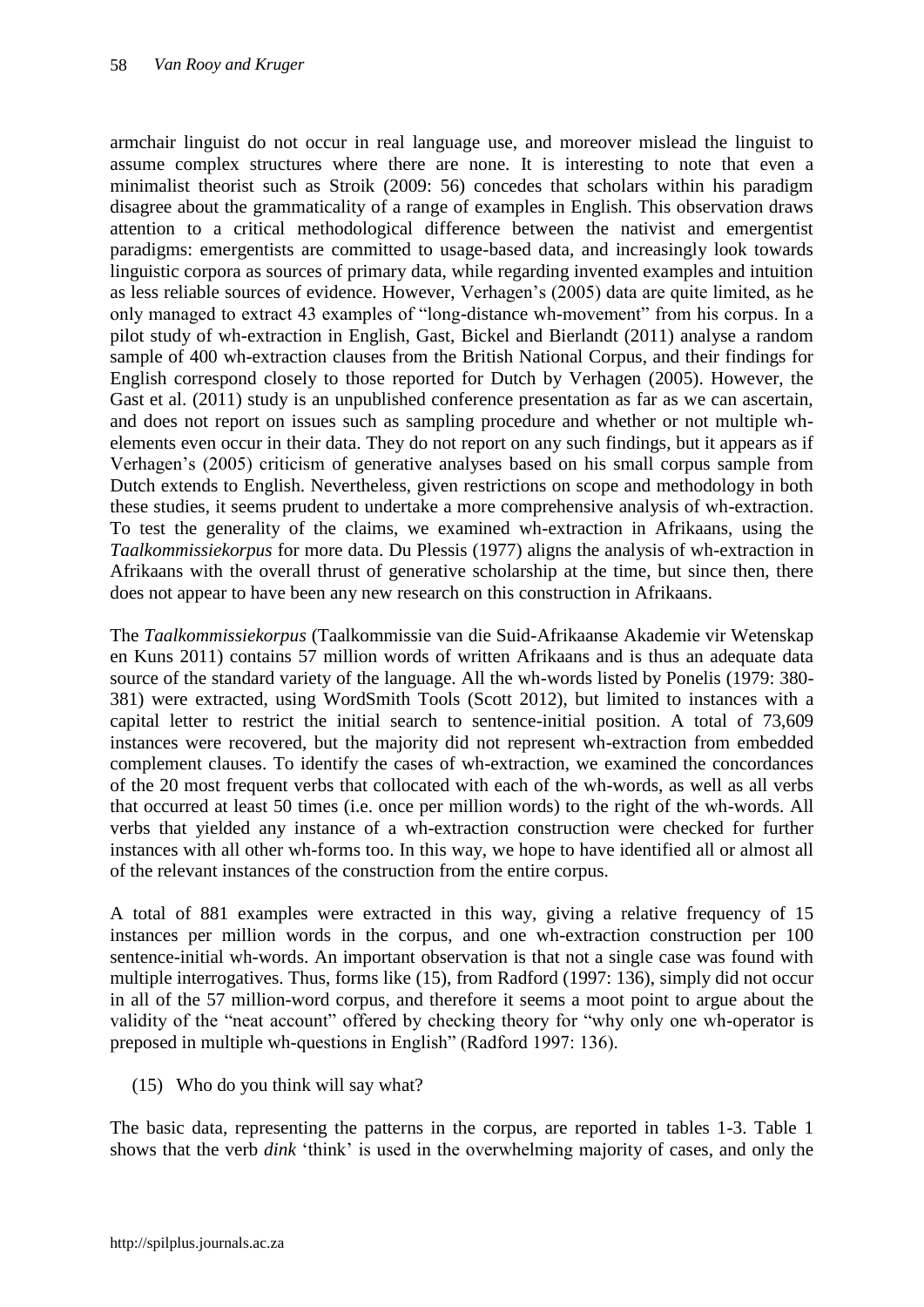verbs *sê* "say", *reken* "reckon/guess", and *meen* "mean/suppose" contribute more than 1% of the total number of instances of this construction. In the entire corpus, a mere 11 verbs are used as the verb of the CTP, or main clause, with seven of those at negligible frequencies.

| <b>Verb</b>          | N              | $\frac{0}{0}$ |
|----------------------|----------------|---------------|
| dink 'think'         | 708            | 80,4          |
| $s\hat{e}$ 'say'     | 113            | 12,8          |
| reken 'reckon/guess' | 35             | 4,0           |
| meen 'mean/suppose'  | 10             | 1,1           |
| voorstel 'suggest'   | 5              | 0,6           |
| vra 'ask'            | 4              | 0,5           |
| afvra 'ask'          | $\overline{2}$ | 0,2           |
| beskou 'view'        | 1              | 0,1           |
| glo 'believe'        | 1              | 0,1           |
| hê 'have'            | 1              | 0,1           |
| verwag 'expect'      |                | 0,1           |
| Total                | 881            | 100,0         |

**Table 1.** CTP-verbs in the wh-extraction construction

The lexically-specific and non-general quality of the construction is also evident from a consideration of the other elements of the CTP, except for the wh-word itself, which shows some variability, ranging from *wat* 'wat' (with a raw frequency of 360), *waarom* 'why' (147), *hoekom* 'why' (121) and *hoe* 'how' (97) to low frequency interrogatives like *waar* 'where' (25), *waaraan* "of what" (1) and *waarin* "in what" (1). As shown in table 2, variation as far as subjects are concerned is even more limited than variation of the verbs, except for the difference in formality of the second-person singular pronouns.

| <b>CTP</b> subject          | N   | $\frac{0}{0}$ |
|-----------------------------|-----|---------------|
| $j$ <i>y</i> 'you'          | 605 | 68,7          |
| $u \text{'} you'$           | 200 | 22,7          |
| Noun phrase                 | 36  | 4,1           |
| <i>julle</i> 'you' (plural) | 17  | 1,9           |
| $hv$ 'he'                   | 11  | 1,2           |
| sy 'she'                    |     | 0,8           |
| hulle 'they'                | 4   | 0,5           |
| $ek$ <sup>'</sup> I'        |     | 0,1           |
| Total                       | 881 | 100,0         |

**Table 2.** CTP-subjects in wh-extraction

These two findings confirm the trend reported for Dutch by Verhagen (2005: 124), but actually show an even stronger concentration of forms on the prototype pattern, i.e. WH DINK JY/U + CLAUSE. Afrikaans differs from Dutch in that the complementiser *dat* "that" is absent from all but three examples, and is therefore clearly not part of the construction schema. This is not surprising, in view of the finding of Kruger and Van Rooy (2015) that the interpersonal use of the complement construction is marked by the absence of the complementiser, as shown in example (12).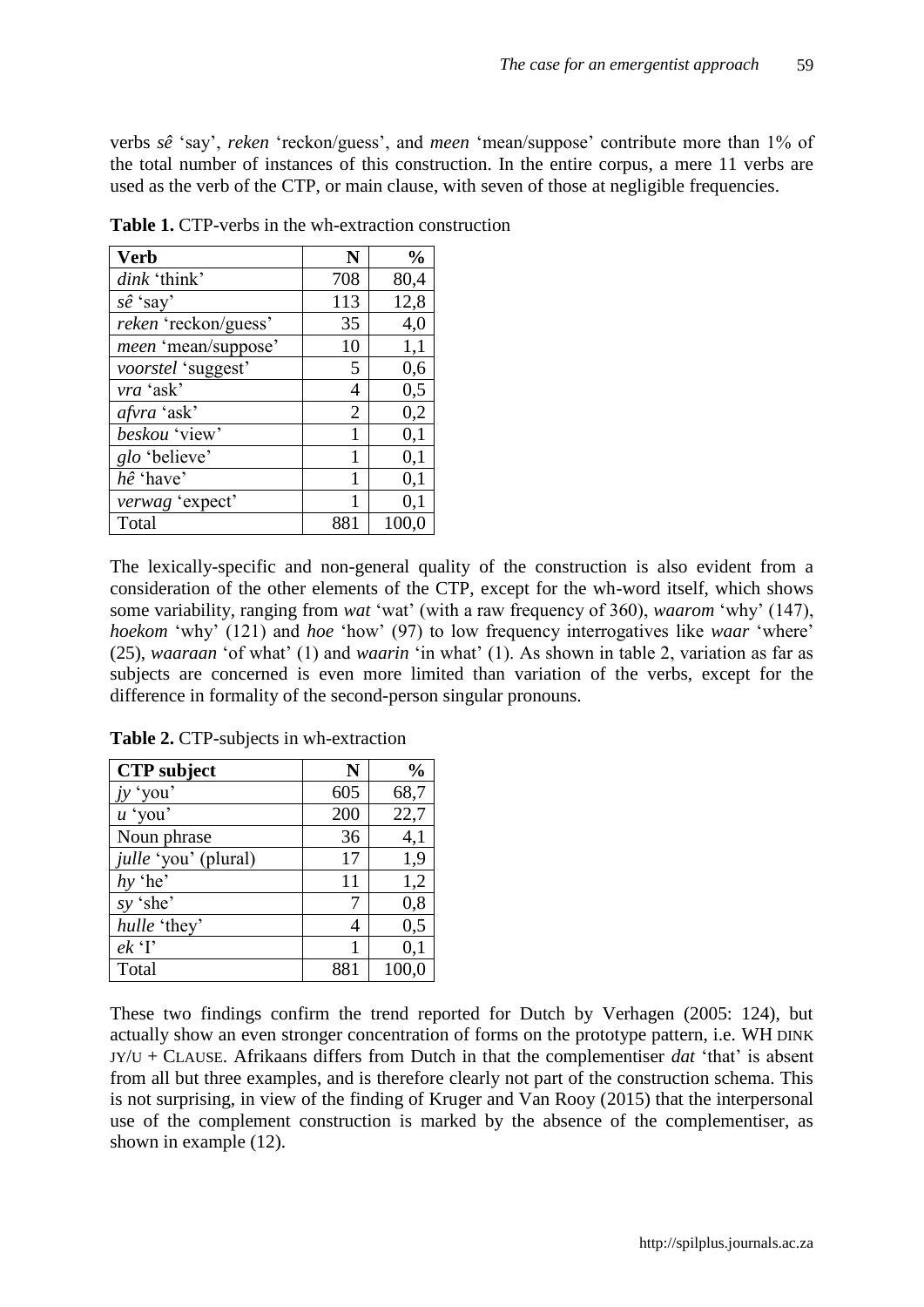Of the 881 instances of the construction, only two are in the past tense. Modals also occur in a limited sense, except with the verb *sê* "say", which strongly prefers to occur with a modal rather than in the present tense. Table 3 shows the combined patterns of modal or tense use with various other combinations in the data. The prototype status of WH DINK JY/U is confirmed in Table 3, where all patterns that occurred at least 10 times are listed.

| <b>CTP</b> verb                      | <b>Patterns</b>                | <b>Frequency</b> | $\frac{9}{0}$ |
|--------------------------------------|--------------------------------|------------------|---------------|
| dink 'think' $(N=708)$               | WH dink $jy/u + clause$<br>645 |                  | (92)          |
|                                      | WH dink $NP + clause$          | 30               | (4)           |
|                                      | WH dink julle $+$ clause       | 12               | (2)           |
|                                      | WH dink $hy + clause$          | 10               | (1)           |
| $s\hat{e}$ 'say' (N=113)             | WH sou jy/u dink + clause      | 97               | (86)          |
|                                      | WH sal jy/u dink + clause      | 13               | (12)          |
| <i>reken</i> 'reckon/guess' $(N=35)$ | WH reken $jy/u + clause$       | 24               | (68)          |
|                                      | WH sou jy/u reken + clause     |                  |               |

**Table 3.** Combinations of elements in CTPs with modals

Only for the verb *dink* "think" is there some variation in terms of the subject, but still representing below 10% of all cases, and there is no use of modals with the verb *dink*, as exemplified by (16).

(16) Waarin dink jy lê die oplossing om die leemte wat die adolessent mag ervaar uit te skakel of te beperk? (TK) "In what do you think lies the solution to eliminate or restrict the gap experienced by the adolescent?'

However, when the CTP verb is *sê* "say" the picture changes. In general, *sê* occurs almost five times more frequently in the corpus than *dink* (approximately 2 800 against 600 per million words), but in this construction, the less prototypical use of *sê* is cued by its combination with a modal auxiliary, either *sou* "would" or *sal* "shall", as exemplified by (17).

(17) Wat sou jy sê is jou sterkste eienskappe as atleet? (TK) "What would you say are your strongest attributes as athlete?"

The verb *reken* 'reckon/guess' accounts for an even smaller proportion of cases, only 35, thus less than 1 per million words. Two thirds occur without a modal, but about a third of instances make use of the modal *sou* "would", like *sê* "say". These two patterns are illustrated in (18) and (19).

- (18) Wat reken jy sal die resultaat van "n belastingverhoging op voedsel wees? (TK) "What do you reckon will be the result of a tax increase on food?"
- (19) Waarom, sou jy reken, is jou rol as Bewegingskundige baie belangrik in die identifisering asook die vroeë uitkenning van groot motoriese agterstande? (TK) "Why, would you reckon, is your role of biokineticist very important in the identification as well as early recognition of large motor deficits?'

The Afrikaans data confirm and strengthen the findings from the much smaller Dutch data set reported by Verhagen (2005) and the findings of Gast et al. (2011) for English. The prototype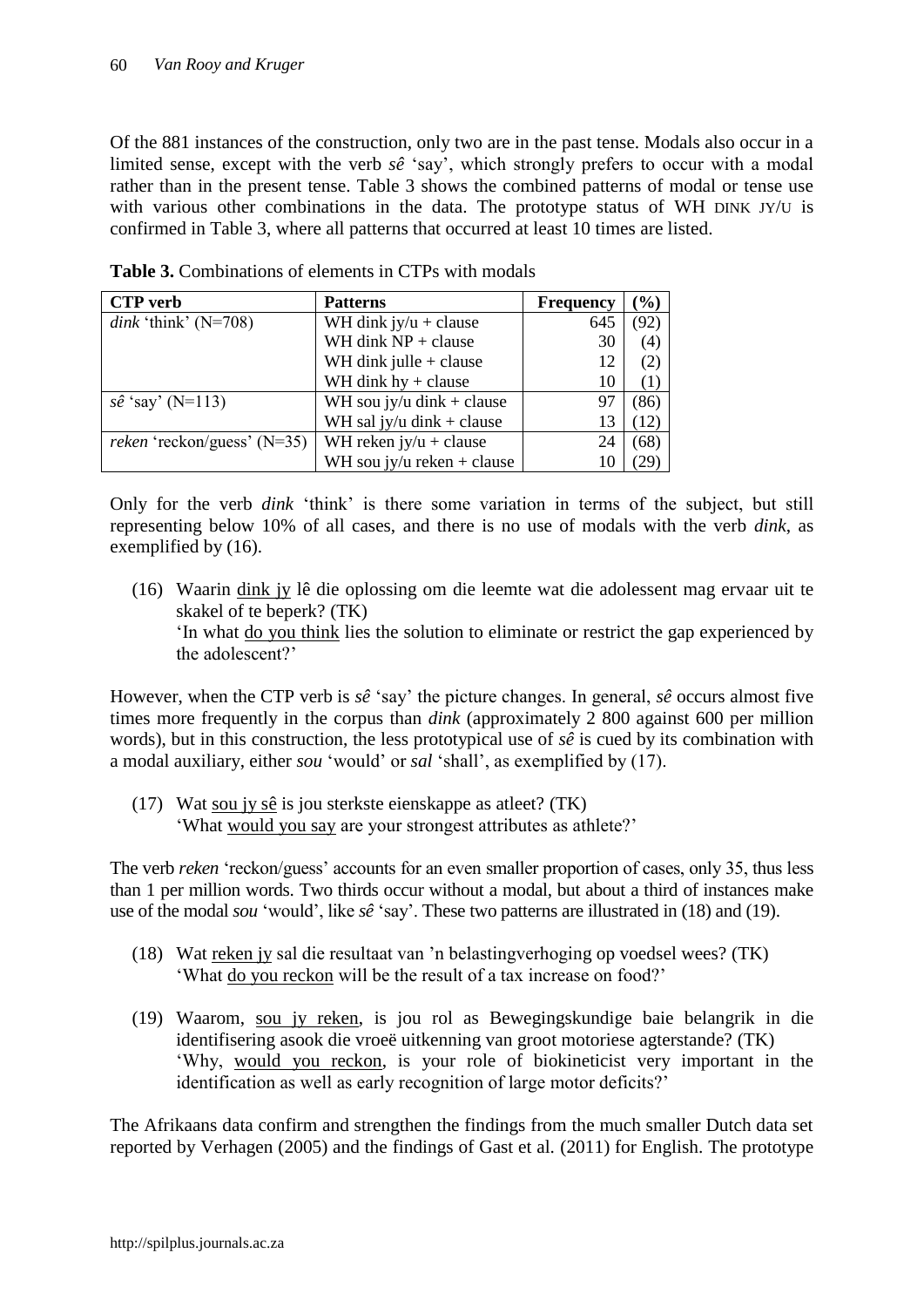for the construction is clearly WH DINK  $JY/U + CLAUSE$ , with minimal extension to either another verb, from a small set, or another subject, but only with the verb *dink* "think". The function of the construction is also similar to the function attributed to the construction in Dutch, viz. an interpersonal meaning in which the addressee is invited by the speaker to coordinate perspectives. Thus, the speaker checks whether s/he and the addressee share a particular conceptualisation in the prototypical case. In this respect, the CTP *dink jy* and the other variants do not function as some superordinate clause, but represent a different kind of meaning, orthogonal to the representational function of the complement clause. The phrase *dink jy* is in a sense omissible and mobile, and can therefore even be moved to the end of the clause, or omitted altogether without loss of meaning, as exemplified by (20).

- (20) Wat dink jy gaan my skoonma en my tuinman sê as ek hulle elke oggend moet saampiekel? "What do you think will my mother-in-law and my gardener say if I take them along every morning?"
- (20") Wat gaan my skoonma en my tuinman sê as ek hulle elke oggend moet saampiekel?
- (20"") Wat gaan my skoonma en my tuinman sê as ek hulle elke oggend moet saampiekel, dink jy?

A construction-based approach demonstrates that wh-extraction is not a general construction that necessitates movement and constraints on the movement, formulated at a most general level. It is a simple construction, with a salient and specific schema, which we propose is represented as WH [DINK JY/U] + CLAUSE, and allows for minimal extension to the variants WH [SOU JY/U SÊ] + CLAUSE or WH [REKEN JY/U] + CLAUSE. Other forms can be formed by analogy to the basic construction schema, but in general they are quite rare and usually one-off creations, as the data clearly show. Therefore, the construction has limited schematicity and is nowhere as general as the range of examples invented by generative analyses purports to suggest.

Support for the functional interpretation of the construction as an interpersonal extension is provided by Verhagen (2005) and Kruger and Van Rooy (2015). As far as Afrikaans is concerned, Kruger and Van Rooy (2015) find that the omission of *dat* "that" and the main clause word order of the complement clause elevates the propositional content of the complement clause to discourse-central status, overriding the presumed main-clause status of the interpersonal predicate *dink jy*. The WH [DINK JY/U] + CLAUSE construction therefore inherits its interpersonal, as opposed to propositional, meaning in part from the more general "complement construction", of which it can be regarded as a specific instantiation (Verhagen 2005: 126-127). As Verhagen (2005: 149-155) argues, the propositional dimension of discourse is conveyed by the clause that is conventionally designated the "complement clause", while the CTP presents a parallel dimension of interpersonal coordination between the participants in a conversational exchange.

This interpretation is lost if a strict separation is maintained between syntactic form and the function of the construction, and necessitates an extensive statement of the lexically restricted nature of the "movement" to account for the limited range of forms actually attested in a large corpus (unless, of course, this set of facts is ignored as "mere performance" or "mere pragmatics"). The generative analysis of wh-extraction, we argue, is misleading in attributing a generality to the process that is not supported by the data. Given the template of direct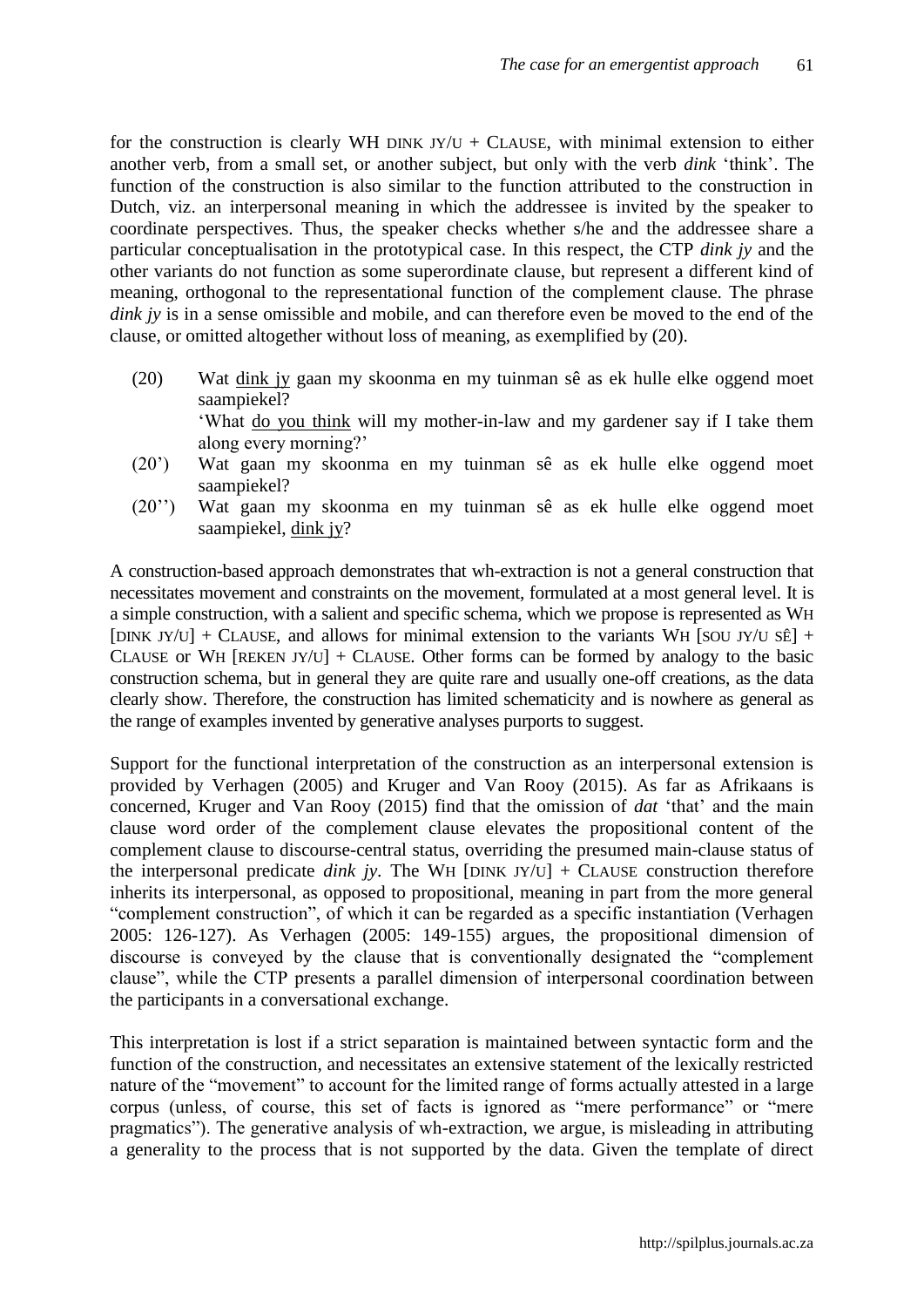interrogatives, which is considerably more productive than the wh-extraction examples (99 vs 1 out of every 100), the extension to the interpersonal domain should simply be taken as a parenthetical confirmation check (*dink jy* "do you think"/*sou jy sê* "would you say"), and is therefore not a complex structure at all. No deep, general principles are required to act as constraint on movement. Rather the construction appears to be a simple, and minimal, extension of the direct wh-interrogative (illustrated by (20") above) through the insertion of a lexically-specific chunk *dink jy/u*. The construction grammar approach explains the development of this construction as a blended form that comes into being by combining the direct interrogative and the interpersonal variant of the complement clause.

# **5. Conclusion**

Emergentism, as represented by construction grammar, offers a viable alternative to the nativist approach, as represented by generativism. Emergentism rejects a number of idealisations such as the competence/performance distinction and the separation of syntax and meaning in the derivation of linguistic forms. By adopting a usage-based approach to grammar and taking the construction as central unit of analysis, a different picture of linguistic form appears in which linguistic complexity is not such a dominant reference point that an innate mechanism needs to be postulated to guide the process of language acquisition.

The emergentist alternative to complexity is that a construction emerges, and once entrenched as a new unit, much of the original compositional complexity disappears. Thus, seemingly complex forms are only complex if they are analysed in terms of a range of constituents that have to be combined in a derivation every time a construction is used. If the construction itself is acknowledged as a central unit for the representation of grammatical knowledge, the entrenched unit takes on a life of its own, unaware of its genesis in a combination of different structures. What is stored in the mind of the user, as Bybee (2010), Croft (2001), Goldberg (1995), Langacker (1987, 1991) and Tomasello (2009) argue, is a network of related linguistic constructions that emerge from interaction between people and exposure to data. The development of these constructions proceeds on the basis of general cognitive mechanisms, rather than mechanisms that are modality-specific to language, and is constrained by the processing capacity of the brain (Hawkins 2004, 2014; O"Grady 2008, 2012, 2015).

Using this approach, we offered an alternative analysis of the wh-extraction construction, which demonstrates how it can be regarded as a lexically specific construction schema that fits into a broader, more schematic network of complementation constructions. The interpersonal and propositional dimensions of language are integrated, but not so much as hierarchical units that move around. Alternatively, in the spirit of Sinclair and Mauranen (2006), there is a pattern of linear alternation between "complement clauses" and CTPs, where the former carry the propositional information and move the information offering in the discourse along, while the latter manage the interpersonal interaction between speakers. The various parts are structured schemas that blend into complete utterances. Complete utterances come into being through the application of processes like chunking, categorisation, and analogy (Bybee 2010), rather than language-specific movement constraints.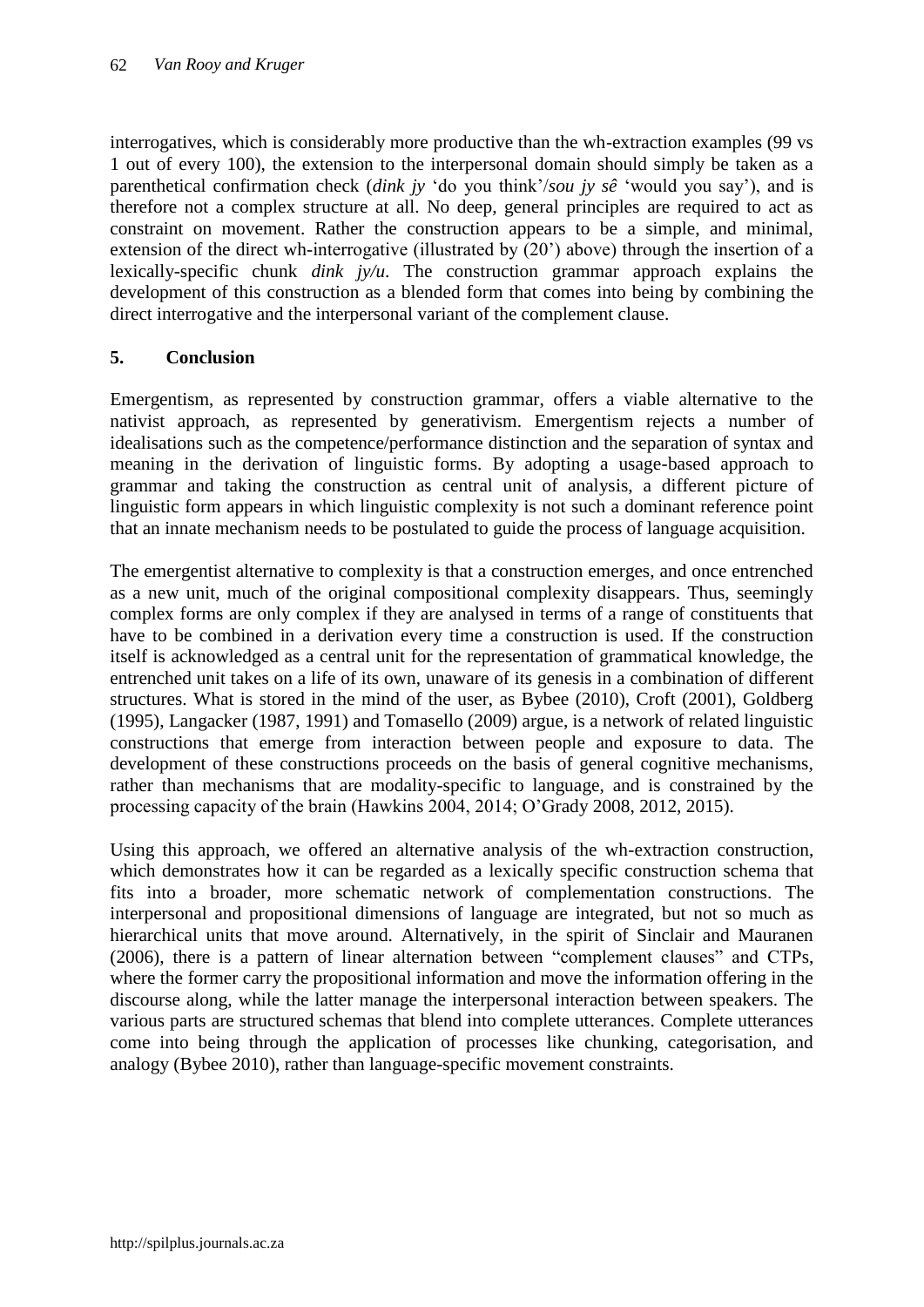## **Acknowledgement**

The authors acknowledge the financial support of the National Research Foundation. However, the views expressed in this article are those of the authors and should not be attributed to the NRF.

### **References**

Berwick, R.C., A.D. Friederici, N. Chomsky and J.J. Bolhuis. 2013. Evolution, brain, and the nature of language. *Trends in Cognitive Sciences* 17(2): 89-98.

Boye, K. and P. Harder. 2007. Complement-taking predicates: Usage and linguistic structure. *Studies in Language* 31(3): 569-606.

Brinton, L.J. 2008. *The comment clause in English: Syntactic origins and pragmatic development.* Cambridge: Cambridge University Press.

Bybee, J. 2006. From usage to grammar: The mind"s response to repetition. *Language* 82: 711-733.

Bybee, J. 2010. *Language, usage and cognition*. Cambridge: Cambridge University Press.

Chomsky, N. 1957. *Syntactic structures*. The Hague: Mouton.

Chomsky, N. 1959. Review of Verbal Behavior by B.F. Skinner. *Language* 35(1): 26-58.

Chomsky, N. 1965. *Aspects of the theory of syntax*. Cambridge, Mass.: MIT Press.

Chomsky, N. 1972. *Language and mind.* New York: Harcourt, Brace, Jovanovich.

Chomsky, N. 1977. On wh-movement. In P.W. Culicover, T. Wasow and A. Akmajian (Eds.). *Formal syntax.* New York: Academic Press. pp. 71-132.

Chomsky, N. 1981. *Lectures on government and binding*. Dordrecht: Foris.

Chomsky, N. 1986. *Knowledge of language: Its nature, origin, and use*. New York: Praeger.

Chomsky, N. 1995. *The minimalist program*. Cambridge, Mass.: MIT Press.

Chomsky, N. 2000. *New horizons in the study of language and mind*. Cambridge: Cambridge University Press.

Chomsky, N. 2007. Of minds and language. *Biolinguistics* 1: 9-27.

Christiansen, M.H. and N. Chater. 2008. Language as shaped by the brain. *Behavioral and Brain Sciences* 31: 489-558.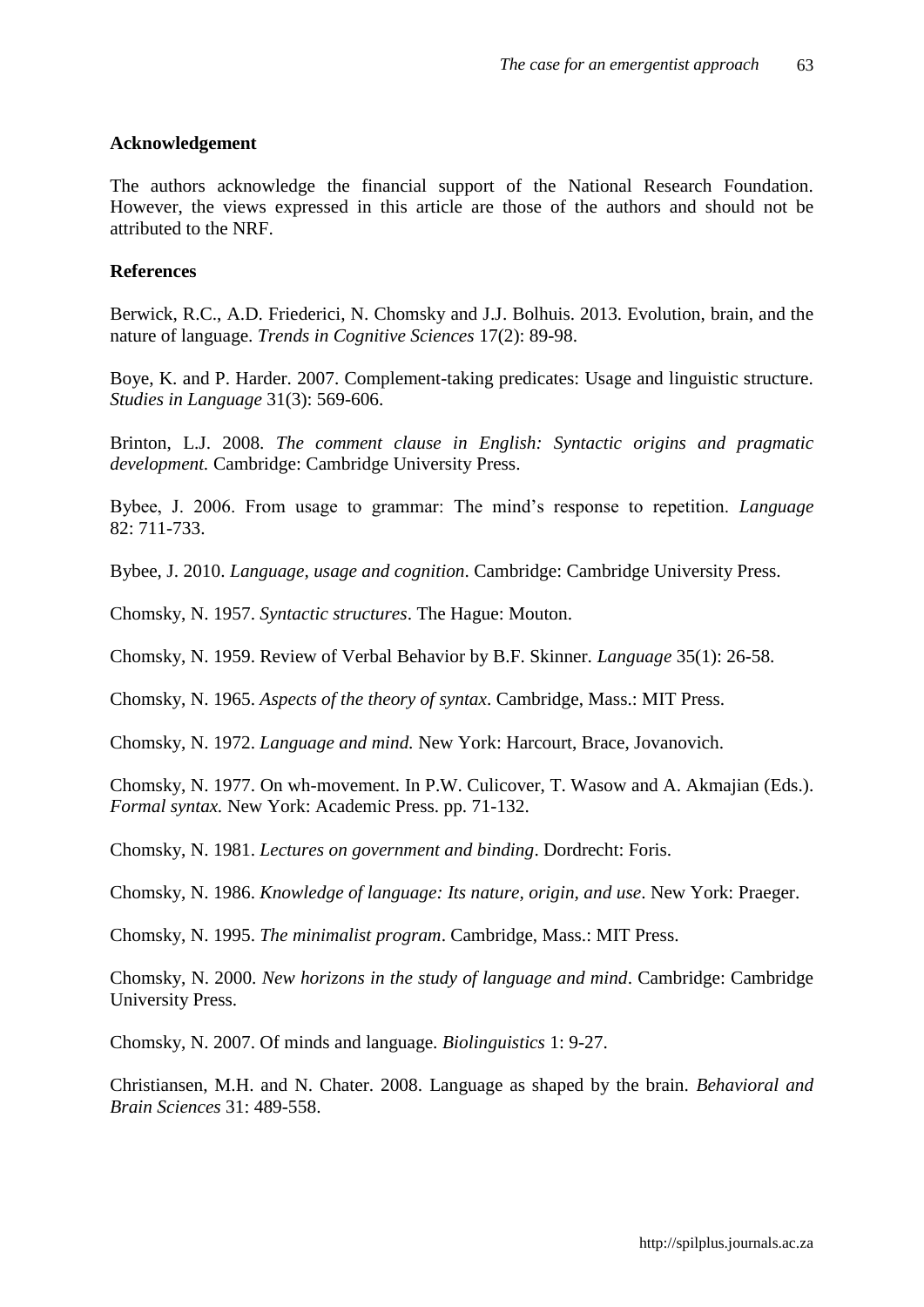Cook, V.J. and M. Newson. 1996. *Chomsky's Universal Grammar: An introduction* (2nd Ed.). Oxford: Blackwell.

Crain, S. 1991. Language acquisition in the absence of experience. *Behavioral and Brain Sciences* 14(4): 597-650.

Crain, S. and Pietroski, P. 2002. Why language acquisition is a snap. *The Linguistic Review* 19: 163-183.

Croft, W. 1995. Autonomy and functionalism in linguistics. *Language* 71(3): 490-532.

Croft, W. 2000. *Explaining language change: An evolutionary approach*. London: Longman.

Croft, W. 2001. *Radical construction grammar*. Oxford: Oxford University Press.

Croft, W. 2007. Construction grammar. In D. Geeraerts and H. Cuykens (Eds.). *The Oxford handbook of cognitive linguistics*. Oxford: Oxford University Press. pp. 463-508.

Dawkins, R. 2009. *The greatest show on earth: The evidence for evolution*. London: Random House.

Dennett, D. 2013. *Intuition pumps and other tools for thinking*. New York: W.W. Norton.

Diessel, H. and M. Tomasello. 2001. The acquisition of finite complement clauses in English: A corpus-based analysis. *Cognitive Linguistics* 12(2): 97-141.

Du Plessis, H. 1977. Wh-movement in Afrikaans. *Linguistic Inquiry* 8(4): 723-726.

Fillmore, C.J. and P. Kay. 1999. Grammatical constructions and linguistic generalizations: The What"s X doing Y? construction. *Language* 75(1): 1-33.

Gast, V., B. Bickel and L. Bierkandt. 2011. Towards a corpus-based typology of clauselinkage: A study of cross-clausal extraction. Unpublished guest lecture, Hamburg, 5 September 2011. Available online: http://linktype.iaa.uni-jena.de/files/05\_09\_2011\_Towards\_Corpus-Based\_Typology.pdf (Accessed 10 June 2015).

Givón, T. 2005. *Context as other minds: The pragmatics of sociality, cognition and communication.* Amsterdam: John Benjamins.

Givón, T. 2009. *The genesis of syntactic complexity: Diachrony, ontogeny, neuro-cognition, evolution*. Amsterdam: John Benjamins.

Goldberg, A.E. 1995. *Constructions: A construction grammar approach to argument structure*. Chicago: University of Chicago Press.

Hauser, M.D., N. Chomsky and W.T. Fitch. 2002. The faculty of language: What it is, who has it, and how did it evolve? *Science* 298: 1569-1579.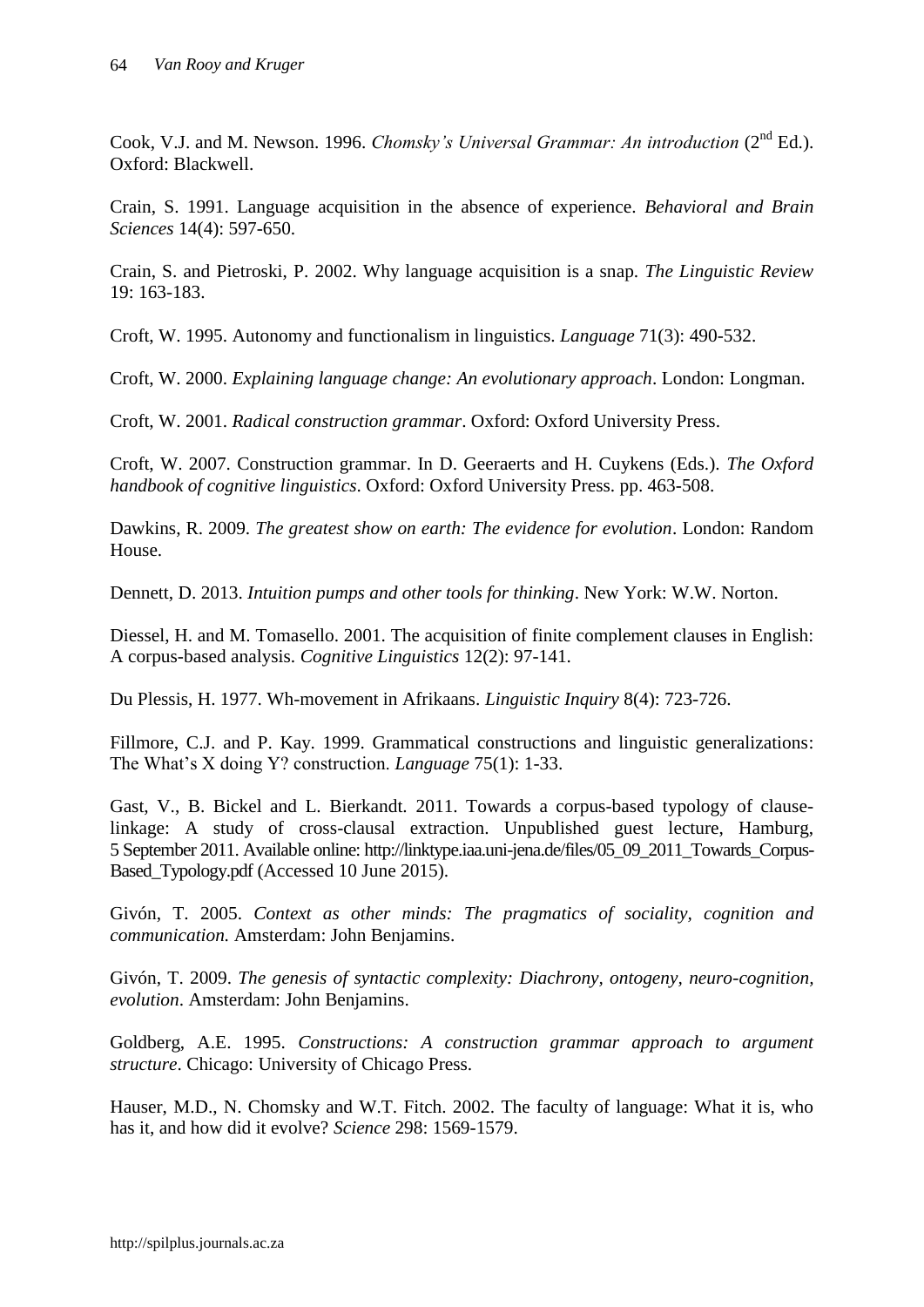Hawkins, J.A. 2004. *Efficiency and complexity in grammars*. Oxford: Oxford University Press.

Hawkins, J.A. 2014. *Cross-linguistic variation and efficiency*. Oxford: Oxford University Press.

Heine, B. and T. Kuteva. 2007. *The genesis of grammar: A reconstruction*. Oxford: Oxford University Press.

Hornstein, N., J. Nunes and K.K. Grohmann. 2005. *Understanding minimalism*. Cambridge: Cambridge University Press.

Hopper, P.J. 1998. Emergent grammar. In M. Tomasello (Ed.). *The new psychology of language: Cognitive and functional approaches to language structure*. Mahwah, NJ: Erlbaum. pp. 155-175.

Hopper, P.J. and E.C. Traugott. 1993. *Grammaticalization*. Cambridge: Cambridge University Press.

Kaltenböck, G. 2013. The development of comment clauses. In B. Aarts, J. Close, G. Leech and S. Wallis (Eds.). *The verb phrase in English: Investigating recent language change with corpora*. Cambridge: Cambridge University Press. pp. 155-175.

Kruger, H. and B. van Rooy. (2015). Verb complement clauses in Afrikaans: A case for constructional differentiation. Unpublished manuscript, available on order from authors.

Langacker, R.W. 1987. *Foundations of Cognitive Grammar. Volume I: Theoretical prerequisites.* Stanford: Stanford University Press.

Langacker, R.W. 1991. *Foundations of Cognitive Grammar. Volume II: Descriptive application.* Stanford: Stanford University Press.

Lieven, E., H. Behrens, J. Spears and M. Tomasello. 2003. Early syntactic creativity: A usage-based approach. *Journal of Child Language* 30: 333-370.

MacWhinney, B. 2010. Computational models of child language learning: An introduction. *Journal of Child Language* 37: 477-485.

O"Grady, W. 2008. The emergentist program. *Lingua* 118: 447-464.

O"Grady, W. 2012. Three factors in the design and acquisition of language. *Wiley Interdisciplinary Reviews: Cognitive Science* 3, 493-499.

O"Grady, W. 2015. Anaphora and the case for emergentism. In B. MacWhinney & W. O"Grady (Eds.). *The handbook of language emergence.* Boston: Wiley-Blackwell. pp. 100-122.

O"Grady, W., M. Lee and H. Kwak. 2009. Emergentism and second language acquisition. In W. Ritchie & T. Bhatia (Eds.). *The new handbook of second language acquisition.* Bingley: Emerald Press. pp. 69-88.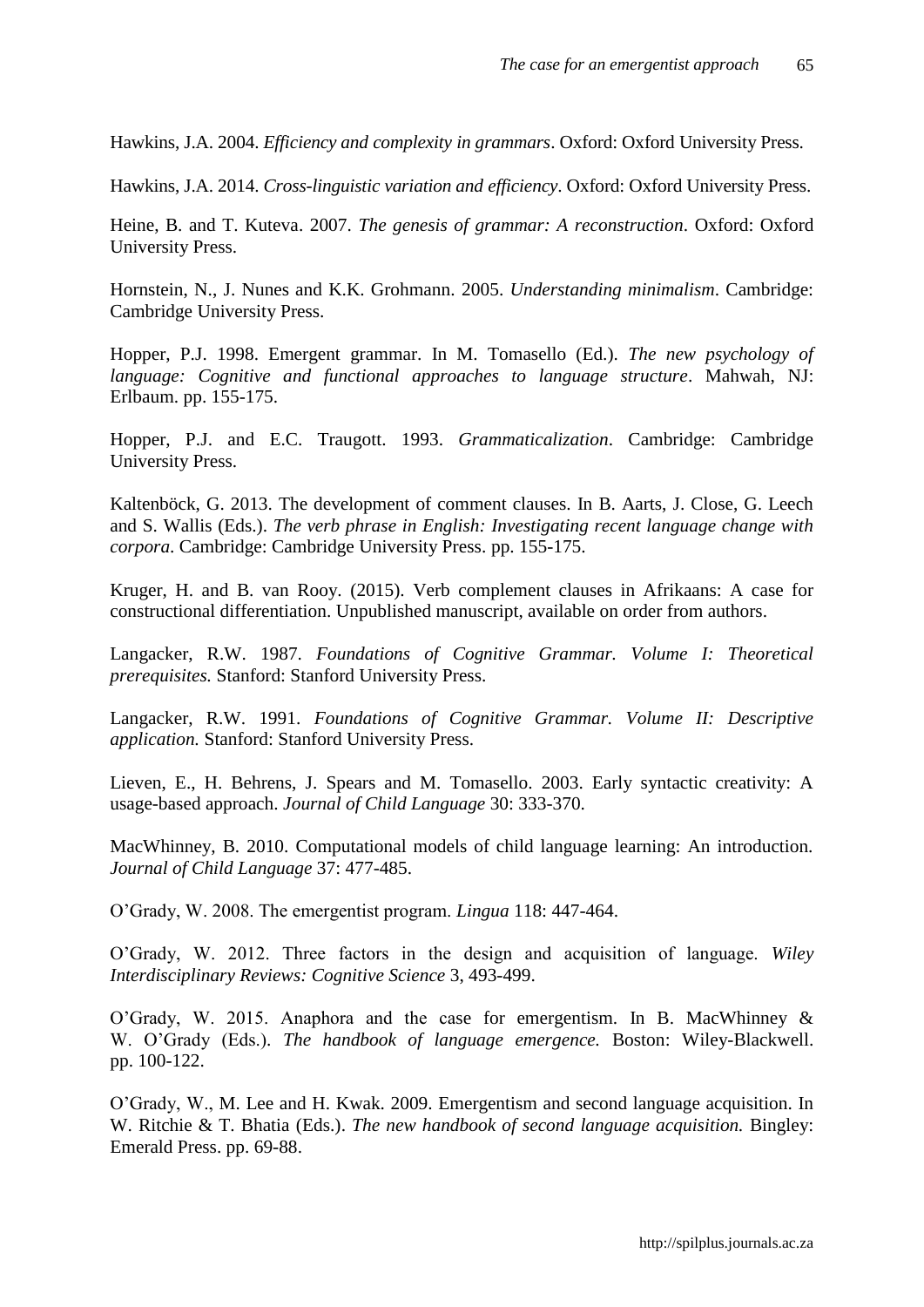Pinker, S. 1994. *The language instinct*. London: Penguin.

Pinker, S. 1999. *Words and rules*. London: Penguin.

Pinker, S. and P. Bloom. 1990. Natural language and natural selection. *Behavioral and Brain Sciences* 13(4): 707‐784.

Pinker, S. and R. Jackendoff. 2005. The faculty of language: What's special about it? *Cognition* 95: 201-236.

Ponelis, F.A. 1979. *Afrikaanse sintaksis*. Pretoria: Van Schaik.

Pullum, G.K. and B.C. Scholz. 2002. Empirical assessment of stimulus poverty arguments. *The Linguistic Review* 19: 9-50.

Radford, A. 1983. *Transformational syntax: A student's guide to Chomsky's Extended Standard Theory*. Cambridge: Cambridge University Press.

Radford, A. 1997. *Syntax: A minimalist introduction*. Cambridge: Cambridge University Press.

Sampson, G. 2002. Exploring the richness of the stimulus. *The Linguistic Review* 19: 73-104.

Sampson, G. 2005. *The 'language instinct' debate* (revised ed.). London: Continuum.

Scott, M. 2012. *WordSmith Tools version 6*. Liverpool: Lexical Analysis Software.

Sinclair, J.M. and A. Mauranen. 2006. *Linear unit grammar: Integrating speech and writing.*  Amsterdam: Benjamins.

Stroik, T.S. 2009. *Locality in minimalist syntax.* Cambridge, Mass.: MIT Press.

Taalkommissie van die Suid-Afrikaanse Akademie vir Wetenskap en Kuns. 2011. *Taalkommissiekorpus 1.1.* Potchefstroom: CTexT, North-West University.

Taylor, J.R. 1995. *Linguistic categorization: Prototypes in linguistic theory* (2<sup>nd</sup> Ed.). Oxford: Clarendon.

Traugott, E.C. 1995. Subjectification in grammaticalisation. In D. Stein and S. Wright (Eds.). *Subjectivity and subjectivisation: Linguistic perspectives*. Cambridge: Cambridge University Press. pp. 31-54.

Thompson, S.A. 2002. "Object complements" and conversation: Towards a realistic account. *Studies in Language* 26(1): 125-164.

Thompson, S.A. and A. Mulac. 1991. The discourse conditions for the use of the complementizer *that* in conversational English. *Journal of Pragmatics* 15(3): 237-251.